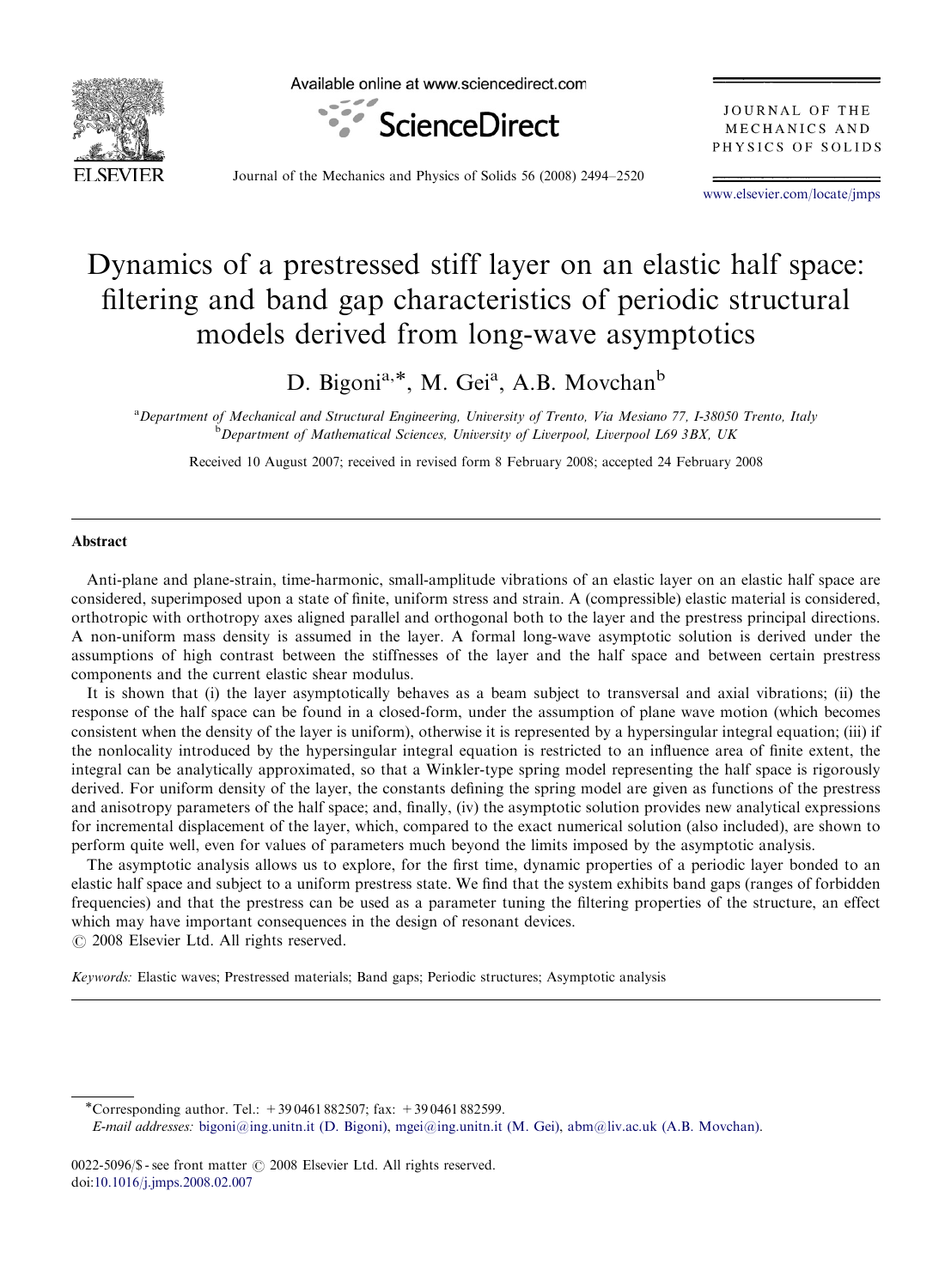# 1. Introduction

An anisotropic, prestressed elastic layer on an elastic half space is a model finding a broad range of applications, including: the Earth's crust in seismology, the foundation/soil interaction in geotechnical engineering, tissue structures in biomechanics, coated solids in material science, and micro-electro-mechanical systems (MEMS).

In all these situations (even in tissue biomechanics, [Zamir and Taber, 2004,](#page-26-0) and MEMS, [Cimpoiasu et al.,](#page-26-0) [1996; Lian and Sottos, 2004](#page-26-0)), the presence of a prestress strongly influences results, particularly the dynamic behaviour,<sup>1</sup> so that prestress analysed within the framework of incremental nonlinear elasticity is the focus of a number of studies (among others: [Bigoni et al., 1997; Cai and Fu, 2000; Gei, 2008; Gei and Ogden, 2002; Gei](#page-26-0) [et al., 2004; Gurtin and Murdoch, 1975; Ogden and Steigmann, 2002; Steigmann and Ogden, 1997, 1999\)](#page-26-0). In particular, [Gurtin and Murdoch \(1975\)](#page-26-0) formulated a simplified theory in which the layer becomes a membrane, while a bending stiffness has been introduced in this membrane model by [Steigmann and Ogden](#page-26-0) [\(1997, 1999\)](#page-26-0). However, 'membrane models' are purely phenomenological, in the sense that the characteristics of the coating are not derived, rather postulated. The only available asymptotic derivation of these characteristics has been given by [Cai and Fu \(2000\)](#page-26-0), under the assumptions of quasi-static incremental deformations and homogeneous layer.

The aims of the present paper are:

- To formulate a model for an orthotropic, prestressed (compressible) elastic layer vibrating on an elastic half space. The following assumptions are introduced: time-harmonic motion; directions of orthotropy coincident with the principal directions of prestress and aligned parallel and orthogonal with the layer surface; elastic half space of negligible inertia and small stiffness. The elastic laws are chosen in full generality and the density of the layer is possibly nonuniform. Both anti-plane and plane-strain incremental deformations, superimposed to the given uniform state of prestress, are considered.
- To derive in the framework of asymptotic theory of elasticity a structural model of the above mechanical continuous system. This is obtained under the long-wave approximation and the hypothesis of high contrast between the stiffnesses of the layer and of the half space and between certain prestress components. It is shown that the layer behaves as a beam subject to longitudinal and transversal timeharmonic vibrations and that, in the most general case, the half space interacts with the layer through a hypersingular integral in an integro-differential equation.
- To show that the hypersingular integral representing the response of the half space can be rigorously reduced to a spring-like, so-called 'Winkler', model in two relevant cases, namely, when (i) the layer is uniform (so that the vibrations can be resolved into planar waves); and (ii) a 'cut-off' in the interaction zone between layer and half space is introduced. This cut-off, inspired from analogous interaction lengths employed in molecular-dynamics simulations, is explicitly evaluated when the layer is uniform and leads to simple formulae for the stiffness of the spring-like model, which include the effects of prestress and material orthotropy.
- To provide a new asymptotic closed-form formulae solving both anti-plane and plane-strain harmonic vibrations of a homogeneous layer and to compare these solutions with exact solutions (also included), requiring numerical solution of a characteristic equation. The comparison shows such an excellent behaviour of the asymptotic formulae that these remain valid even when the hypotheses on the basis of the asymptotic solution (high contrast between the two media stiffnesses and negligible mass density of the substrate) are clearly violated.

The most interesting possibility which is open by the above results is to analyse the case of a hard prestressed layer with periodic properties, bonded to a soft elastic substrate, a typical configuration of devices employed in the field of 'flexible electronics', where thin gold conductors are deposited on polydimethylsiloxane (PDMS) substrates to ensure high 'global' deformability of the system ([Gray et al., 2004; Li et al., 2004](#page-26-0)).

<sup>&</sup>lt;sup>1</sup>The fact that compressive (tensile) axial load lowers (increases) the natural frequencies of beams subject to flexural vibrations and of much more complicated structures is well understood in structural engineering (see [Mead, 2002](#page-26-0), and references quoted therein) and similar conclusions can be reached in two-dimensional boundary-value problems of prestressed solids [\(Bigoni et al., 2007](#page-26-0)).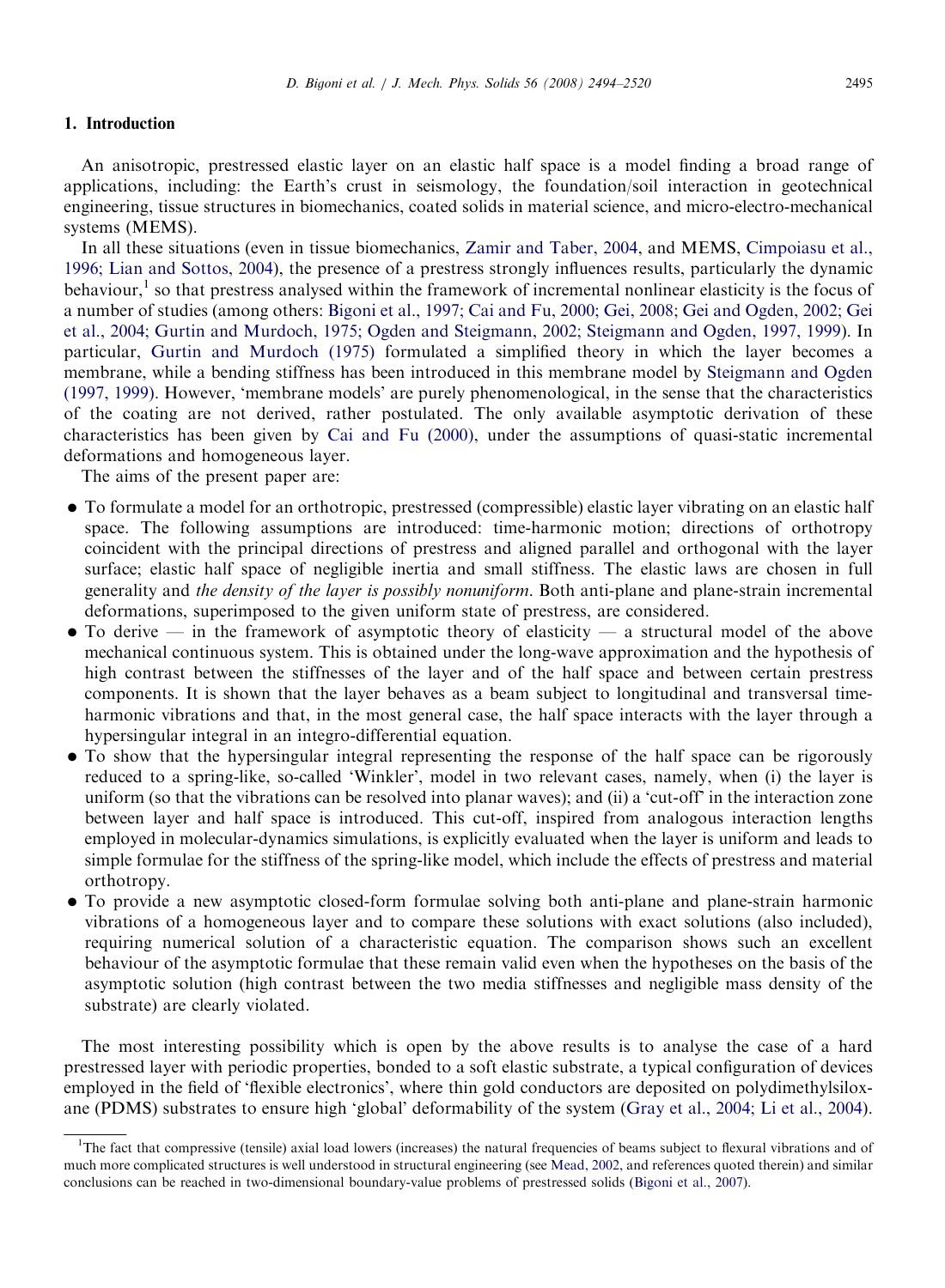The density ratio between the two materials is about  $\frac{1}{20}$ , while the stiffness ratio is about 1 MPa/78 000 MPa, values that certainly satisfy our asymptotic smallness requirements.

In particular, we analyse the case of a *periodic, piecewise constant density distribution of the prestressed layer*, which allows an explicit analysis via the Floquet–Bloch technique [\(Bigoni and Movchan, 2002; Platts et al.,](#page-26-0) [2003; Guenneau and Movchan, 2004\)](#page-26-0). This analysis reveals that the system (as usual in periodic structures) exhibits band gaps (i.e. ranges of forbidden frequencies), but we show a new important effect, namely, that the prestress influences (in a sense 'shifts') the band gaps/pass bands, so that we conclude that the prestress can be used as a 'tuning' parameter to change the filtering properties of the system, a finding which may have applications in the design of resonant MEMS.

## 2. Elastic material with prestress

We refer to an elastic material uniformly stressed and stretched (possibly orthotropic, but with orthotropy axes aligned with the principal directions of stress and stretch), so that the Cauchy stress  $\sigma$  and the left stretch tensor  $V$  are coaxial and represented by

$$
\boldsymbol{\sigma} = \sigma_1 \boldsymbol{K}_1 + \sigma_2 \boldsymbol{K}_2 + \sigma_3 \boldsymbol{K}_3, \quad \boldsymbol{V} = \lambda_1 \boldsymbol{K}_1 + \lambda_2 \boldsymbol{K}_2 + \lambda_3 \boldsymbol{K}_3,\tag{1}
$$

where  $\sigma_i$  and  $\lambda_i$  (*i* = 1, 2, 3) are the principal values of Cauchy stress and the principal stretches, respectively, and

$$
\boldsymbol{K}_i = \boldsymbol{k}_i \otimes \boldsymbol{k}_i \quad (i = 1, 2, 3) \tag{2}
$$

are the dyads collecting the unit eigenvectors common to  $\sigma$  and V, so that  $\{k_1, k_2, k_3\}$  is the orthonormal triad defining the principal directions of stress, stretch and orthotropy. In this paper, we assume that the directions singled out by unit vectors  $k_i$   $(i = 1, 2, 3)$  are (spatial) directions of *orthotropy existing* independently of the prestress (so that they remain defined also in the absence of prestress or when the prestress is isotropic).

It is expedient now to employ the (symmetric) Kirchhoff stress  $K$ , defined in terms of Cauchy stress  $\sigma$  as

$$
\mathbf{K} = \mathbf{J}\boldsymbol{\sigma} = \kappa_1 \mathbf{K}_1 + \kappa_2 \mathbf{K}_2 + \kappa_3 \mathbf{K}_3,
$$

where J denotes the determinant of the deformation gradient and  $\kappa_i = J\sigma_i$  ( $i = 1, 2, 3$ ) the eigenvalues of the Kirchhoff stress. An arbitrary objective flux (for instance the Jaumann or Oldroyd or convected fluxes can be employed) of Kirchhoff stress is assumed to be derivable from an incremental energy function  $\psi$  defined in such a way that

$$
\stackrel{\circ}{K} = \frac{\partial \psi(D, K_1, K_2)}{\partial D}.
$$
 (3)

The function  $\psi$  is a scalar isotropic function of its tensorial arguments: the Eulerian incremental strain tensor **D** and the dyads singling out the principal stress directions  $(k_3 \otimes k_3)$  is not made explicit since it can be expressed as  $I - k_1 \otimes k_1 - k_2 \otimes k_2$ ). Representation theorems of isotropic functions [\(Wang, 1970](#page-26-0)) show that, for linear incremental response, the incremental potential can be expressed as

$$
\psi = \frac{e_1}{2} (k_1 \cdot Dk_1)^2 + \frac{e_2}{2} (k_2 \cdot Dk_2)^2 + \frac{e_3}{2} (k_3 \cdot Dk_3)^2 + e_4 (k_1 \cdot Dk_1) (k_2 \cdot Dk_2) + e_5 (k_1 \cdot Dk_1) (k_3 \cdot Dk_3) + e_6 (k_2 \cdot Dk_2) (k_3 \cdot Dk_3) + e_7 (k_1 \cdot D^2k_1) + e_8 (k_2 \cdot D^2k_2) + e_9 (k_3 \cdot D^2k_3),
$$
\n(4)

where the nine coefficients  $e_i$   $(j = 1, \ldots, 9)$  are arbitrary functions of the principal values of (Cauchy) prestress  $\sigma_i$  and/or prestretch  $\lambda_i$ . Note that in Eq. (4) we have reintroduced  $k_3 \otimes k_3$  to make explicit the equal influence of the three principal stress axes.

The fourth-order incremental elastic tensor, possessing both minor and major symmetries, and relating the selected objective derivative of the Kirchhoff stress to the Eulerian strain increment, that is,

$$
\overset{\circ}{K} = \mathbb{E}[D],\tag{5}
$$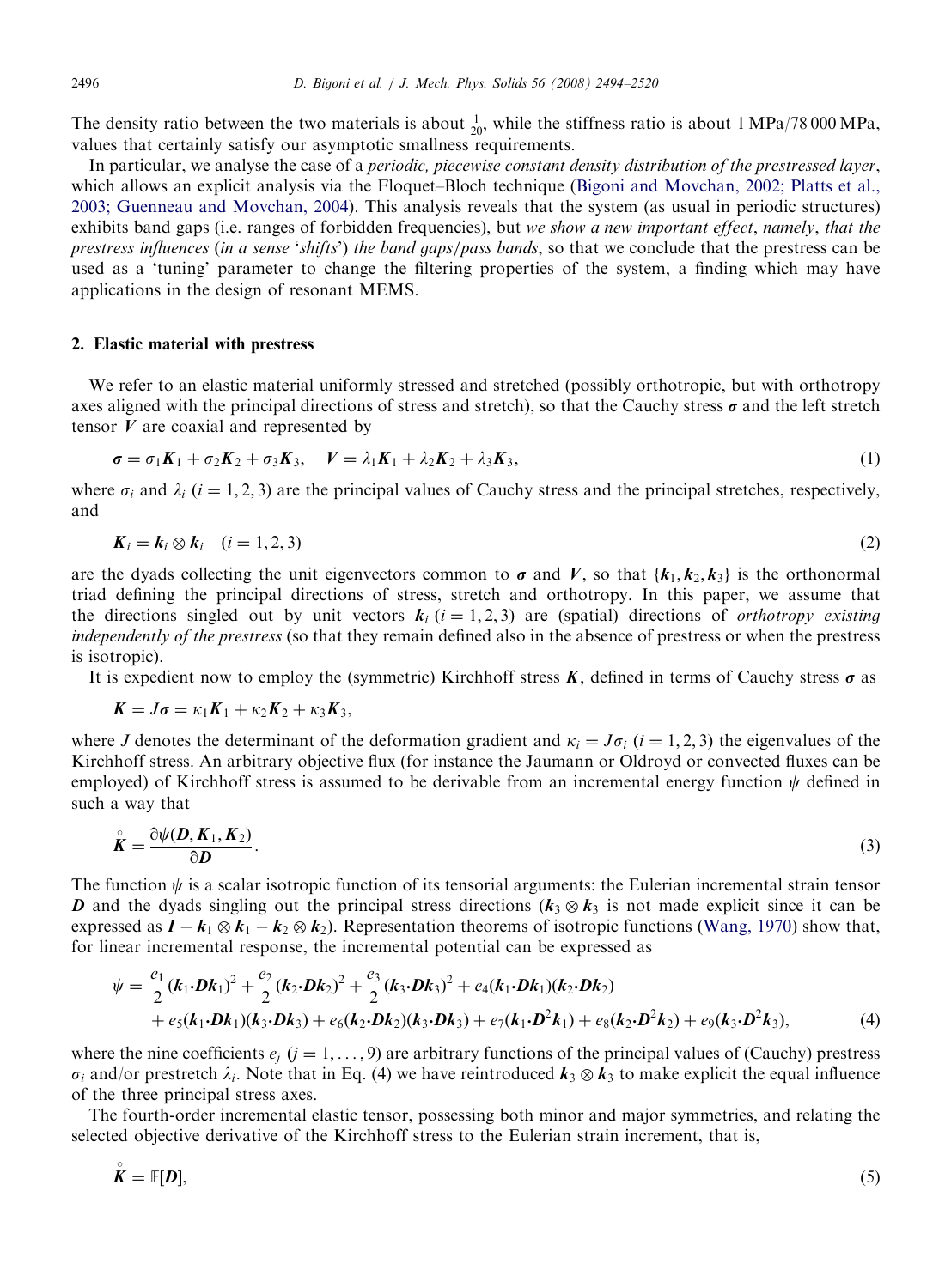can be obtained from Eq. (3) as

 $\overline{r}$ 

$$
\mathbb{E} = e_1 K_1 \otimes K_1 + e_2 K_2 \otimes K_2 + e_3 K_3 \otimes K_3 + e_4 (K_1 \otimes K_2 + K_2 \otimes K_1)
$$
  
+ 
$$
e_5(K_1 \otimes K_3 + K_3 \otimes K_1) + e_6(K_2 \otimes K_3 + K_3 \otimes K_2)
$$
  
+ 
$$
e_7(I \overline{\otimes} K_1 + K_1 \overline{\otimes} I) + e_8(I \overline{\otimes} K_2 + K_2 \overline{\otimes} I) + e_9(I \overline{\otimes} K_3 + K_3 \overline{\otimes} I),
$$
 (6)

where the following two tensorial products between second-order tensors  $\vec{A}$ ,  $\vec{B}$  and  $\vec{C}$  have been used

$$
(A \otimes B)[C] = (B \cdot C)A, \quad (A \underline{\overline{\otimes}} B)[C] = \frac{1}{2}(ACB^{T} + AC^{T}B^{T}).
$$
\n<sup>(7)</sup>

Note that the elastic isotropic fourth-order tensor of linear elasticity, defined by the two Lamé constants  $\lambda$  and  $\mu$ , is recovered from Eq. (6) by taking

$$
e_1 = e_2 = e_3 = e_4 = e_5 = e_6 = \lambda, \quad e_7 = e_8 = e_9 = \mu.
$$
\n(8)

It is clear from Eq. (6) that the incremental response of a prestressed material is always orthotropic (even when the material is initially isotropic, if prestressed) and depends upon nine independent coefficients, arbitrary functions of the current principal values of prestress  $\{\sigma_1, \sigma_2, \sigma_3\}$  and/or prestretch  $\{\lambda_1, \lambda_2, \lambda_3\}$ .

Identifying the objective increment of Kirchhoff stress with the Jaumann increment and employing a relative Lagrangean description in which the current configuration is assumed as the reference configuration, the deformation gradient becomes the identity and  $J = 1$ , so that the increment of the nominal (the transpose of the first Piola–Kirchhoff) stress t is related to the Jaumann increment of the Kirchhoff stress through

$$
\dot{\mathbf{t}} = \dot{\mathbf{K}} - \mathbf{K}W - \mathbf{D}\mathbf{K},\tag{9}
$$

where  $W$  is the incremental rotation tensor, so that the displacement incremental gradient  $L$  is defined as  $L = D + W$ . Employing Eqs. (6) and (9) the constitutive equation can be expressed in the form  $t = \mathbb{C}[L],$ where

$$
\mathbb{C} = \mathbb{E} + \mathbb{G} - I \overline{\otimes} K + K \overline{\otimes} I - K \boxtimes I, \tag{10}
$$

in which, for every tensor A, B and C,  $(A \boxtimes B)|C| = ACB^{T}$ , so that C still retains the major symmetry of E, but looses the minors.

It is worth noting that the incremental equations of small-amplitude vibrations superimposed upon a given uniform state (of strain and stress) in the absence of body forces can be written as

$$
\dot{t}_{ji,j} = \rho u_{i,tt},\tag{11}
$$

where  $\rho$  is the mass density in the current configuration (assumed as reference),  $u_i$  is the incremental displacement and *t* denotes the time variable.

Two special cases of constitutive Eqs. (10) will be addressed in this paper, namely, the particularizations pertaining to incremental anti-plane shearing and plane strain. These are considered below.

#### 2.1. Incremental anti-plane shearing

For anti-plane shearing, the incremental displacement takes the form

$$
v_1 = v_2 = 0, \quad v_3 = v_3(x_1, x_2),
$$

so that the non-null components of the Eulerian incremental strain and spin are

$$
D_{13}=D_{31}=-W_{13}=W_{31}=\frac{v_{3,1}}{2},\quad D_{23}=D_{32}=-W_{23}=W_{32}=\frac{v_{3,2}}{2}.
$$

Assuming that the Cauchy prestress has principal components  $\sigma_1$ ,  $\sigma_2$ ,  $\sigma_3$ , the constitutive response reduces to the only non-null nominal stress increments

$$
\dot{t}_{31} = \left(\mu - \frac{\sigma_1}{2}\right)v_{3,1}, \quad \dot{t}_{13} = \left(\mu + \frac{\sigma_1}{2}\right)v_{3,1}, \quad \dot{t}_{32} = \left(\mu - \frac{\sigma_2}{2}\right)v_{3,2}, \quad \dot{t}_{23} = \left(\mu + \frac{\sigma_2}{2}\right)v_{3,2}, \tag{12}
$$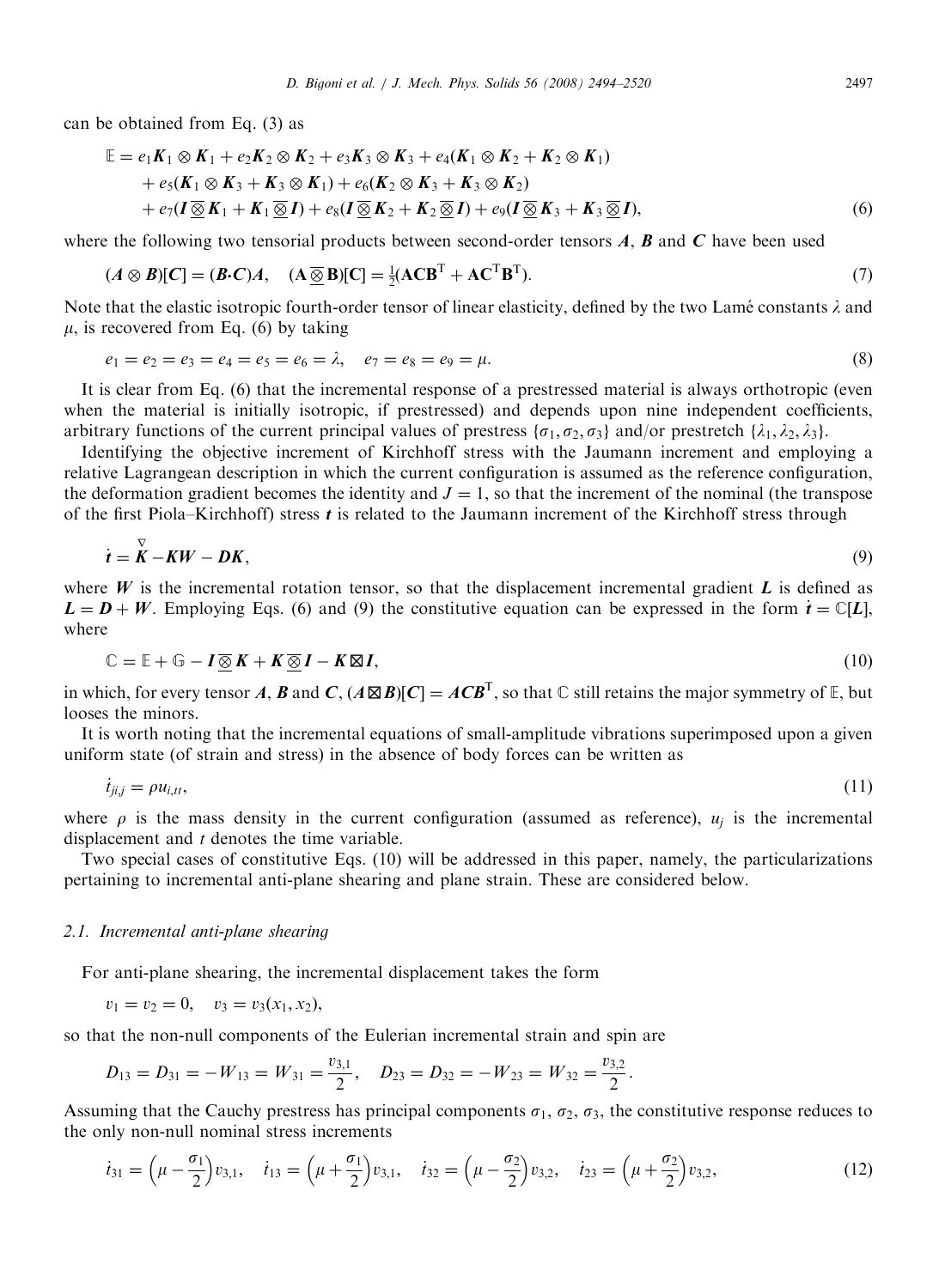where

$$
\mu=\frac{e_7+e_9-\sigma_3}{2},
$$

so that symmetry is recovered in the special case  $\sigma_1 = \sigma_2 = 0$ .

Substituting Eqs. (12) into Eqs. (11), we derive the equation of motion in the presence of prestress for antiplane shearing

$$
\mu_1 v_{3,11} + \mu_2 v_{3,22} = \rho v_{3,tt},\tag{13}
$$

where the two moduli

 $\overline{r}$ 

$$
\mu_1 = \mu + \frac{\sigma_1}{2}, \quad \mu_2 = \mu + \frac{\sigma_2}{2}
$$

have been introduced to simplify notation.

## 2.2. Incremental plane-strain deformation

For plane-strain incremental deformations (denoting with index 3 the out-of-plane direction), we have

 $D_{i3} = D_{3i} = W_{i3} = -W_{3i} = 0$   $(i = 1, 2, 3),$ 

so that Eqs. (5) and (6) give the following non-null in-plane components:

 $K_{11} = (e_1 + 2e_7)D_{11} + e_4D_{22}, \quad K_{22} = e_4D_{11} + (e_2 + 2e_8)D_{22}, \quad K_{12} = K_{21} = (e_7 + e_8)D_{12},$  (14) plus the out-of-plane component

$$
K_{33} = (e_3 + 2e_9)D_{33} + e_5D_{11} + e_6D_{22}.
$$
\n(15)

In terms of nominal stress increment, the constitutive equations (9) yield for the in-plane components<sup>2</sup>

 $\dot{t}_{11} = av_{1,1} + cv_{2,2}, \quad \dot{t}_{22} = bv_{2,2} + cv_{1,1}, \quad \dot{t}_{12} = av_{2,1} + \gamma v_{1,2}, \quad \dot{t}_{21} = \gamma v_{2,1} + \beta v_{1,2},$ (16) where the notation used by Hill  $(1979)^3$  has been introduced:

$$
a = e_1 + 2e_7 - \sigma_1, \quad b = e_2 + 2e_8 - \sigma_2, \quad c = e_4,
$$
  
\n
$$
\begin{pmatrix} \alpha \\ \beta \end{pmatrix} = \frac{e_7 + e_8}{2} \pm \frac{\sigma_1 - \sigma_2}{2}, \quad \gamma = \frac{e_7 + e_8}{2} - \frac{\sigma_1 + \sigma_2}{2}.
$$
 (17)

Substituting Eqs. (16) into Eq. (11), we obtain the equations of plane-strain motion in the presence of prestress

$$
av_{1,11} + cv_{2,12} + \gamma v_{2,12} + \beta v_{1,22} = \rho v_{1,tt}, \quad \alpha v_{2,11} + \gamma v_{1,21} + cv_{1,12} + bv_{2,22} = \rho v_{2,tt}.
$$
\n(18)

On the basis of Eqs. (18) [Hill \(1979\)](#page-26-0) has given the ellipticity condition

$$
|ab + \alpha \beta - (c + \gamma)^2| < 2\sqrt{ab\alpha\beta}, \quad ab\alpha\beta > 0,
$$

to which calculations performed in this paper are restricted.

## 3. Anti-plane small-amplitude vibrations of a prestressed layer on a half space

Consider an elastic thin layer of thickness  $\epsilon h$ , where  $\epsilon$  is a small non-dimensional parameter ( $0 < \epsilon \ll 1$ ) and h is a length scale, subject to dead loading on the upper boundary  $\Theta$  and resting on a much less stiff elastic half

<sup>&</sup>lt;sup>2</sup>The out-of-plane component of nominal stress increment coincides with the homologous component of the Jaumann derivative, Eq.  $(15)$ .

<sup>&</sup>lt;sup>3</sup>[Hill \(1979, his Eqs. \(2.1\)\)](#page-26-0) writes Eq. (14) in terms of Jaumann derivative of Cauchy stress, instead of Kirchhoff stress. The equivalence of the two notations becomes evident when the formulae written in terms of nominal stress increment, his Eqs. (2.7), are compared to our Eqs. (16) and (17).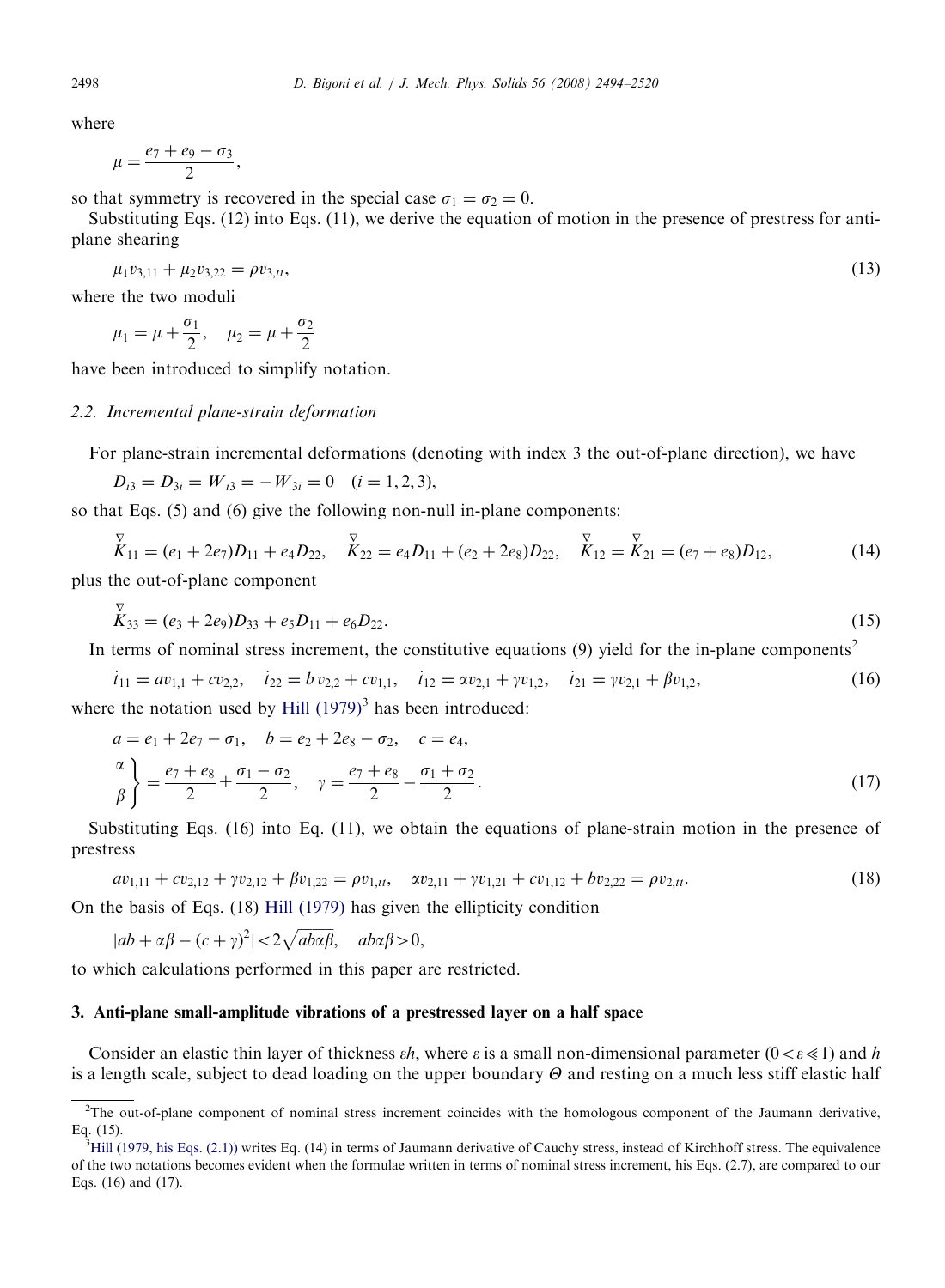space. Let us fix a cartesian coordinate system such that the interface  $\Gamma$  between layer and half space coincides with the plane  $x_1-x_3$  and the axis  $x_2$  is directed toward the upper boundary  $\Theta$ . We assume that the two media follow the constitutive law (12) with orthotropy in the layer induced by prestress.

The substrate is taken to be isotropic with incremental shear stiffness  $\mu^s$  much smaller than that of the layer, so that Eqs. (12) become

$$
\dot{t}_{31}^s = \dot{t}_{13}^s = \varepsilon^{\zeta} \bar{\mu}^s v_{3,1}^s, \quad \dot{t}_{32}^s = \dot{t}_{23}^s = \varepsilon^{\zeta} \bar{\mu}^s v_{3,2}^s,
$$

where the superscript s denotes quantities associated with the half space,  $\zeta > 0$  and  $\bar{\mu}^s$  is of the same order as  $\mu_1, \mu_2.$ 

We study the case of propagation of a shear wave along the  $x_2$ -axis with only nonvanishing component of the displacement vector u along the  $x_3$ -axis. For isotropic elasticity without prestress, this is the so-called 'Love wave problem', which admits solution only if the propagation speed of shear waves in the layer is smaller than the propagation speed in the half space (a condition that is always satisfied here since the half space will be assumed to have a negligibly small mass density).

Limiting the analysis to time-harmonic oscillations with circular frequency  $\omega$  for the layer, the equation of motion (13) takes the form

$$
\mu_1 \frac{\partial^2 u}{\partial x_1^2} + \mu_2 \frac{\partial^2 u}{\partial x_2^2} + \rho(x_1, x_2) \omega^2 u = 0,
$$
\n(19)

where  $u = v_3$ , while for the half space

$$
\varepsilon^{\zeta} \bar{\mu}^s \left( \frac{\partial^2 u^s}{\partial x_1^2} + \frac{\partial^2 u^s}{\partial x_2^2} \right) + \rho^s \omega^2 u^s = 0,
$$
\n(20)

which is assumed to possess a negligibly small mass density (an assumption that is justified in several contexts, for instance, the mass density ratio can be  $\frac{1}{5}$  for a steel beam on a gravel substrate and can fall to  $\frac{1}{10}$  for a wooden substrate and to  $\frac{1}{20}$  in the case mentioned in the Introduction of a thin gold conductor over a PDMS substrate),  $\rho^s = 0$ . The boundary conditions for the layer are:

 $\bullet$  null incremental nominal tractions at the upper boundary  $\Theta$  of the layer (which is subjected to dead loading)

$$
\left. \frac{\partial u}{\partial x_2} \right|_{\Theta} = 0; \tag{21}
$$

 $\bullet$  continuity of nominal traction and displacement increments across the interface  $\Gamma$  between layer and half space

$$
\left. \varepsilon^{\xi} \bar{\mu}^{s} \frac{\partial u^{s}}{\partial x_{2}} \right|_{\Gamma} = \mu_{2} \frac{\partial u}{\partial x_{2}} \bigg|_{\Gamma}, \quad u^{s} \vert_{\Gamma} = u \vert_{\Gamma}. \tag{22}
$$

In the layer we introduce now the scaled variable

$$
\xi = \frac{x_2}{\varepsilon},\tag{23}
$$

where  $\xi \in (0, h)$ , so that partial differentiation with respect to  $x_2$  transforms according to

$$
\frac{\partial}{\partial x_2} = \frac{1}{\varepsilon} \frac{\partial}{\partial \xi}.
$$
\n(24)

To leading-order, continuity of tractions  $(22)_1$  yields

$$
\left. \varepsilon^{\zeta+1} \bar{\mu}^s \frac{\partial u^s}{\partial x_2} \right|_{x_2=0} = \left. \mu_2 \frac{\partial u}{\partial \zeta} \right|_{\zeta=0},\tag{25}
$$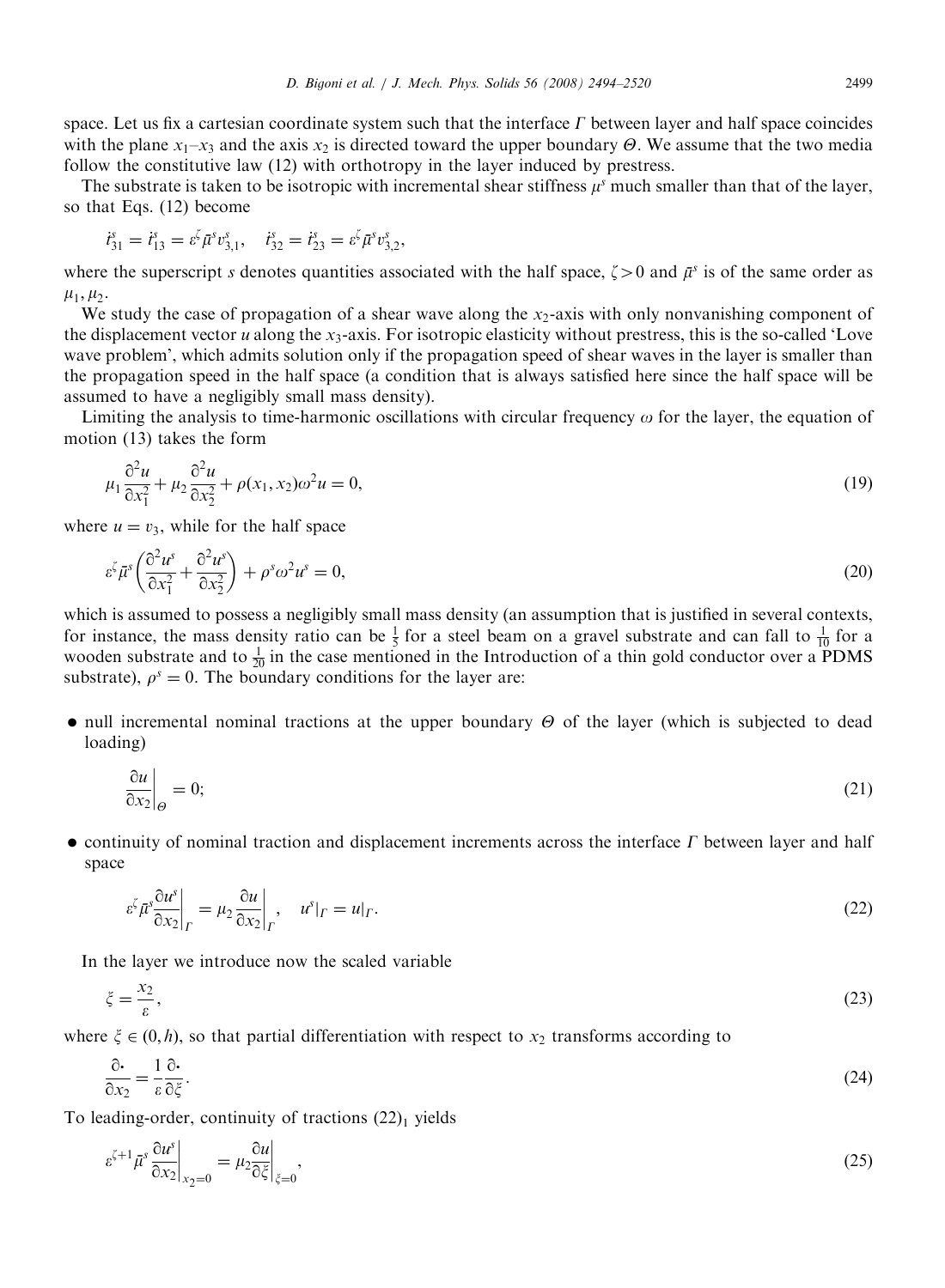while continuity of displacements writes

 $u^{s}|_{x_2=0}=u|_{\xi=0}.$ 

In terms of the scaled variable  $\xi$ , the equation of motion (19) in the layer becomes

$$
\mu_1 \frac{\partial^2 u}{\partial x_1^2} + \mu_2 \frac{1}{\varepsilon^2} \frac{\partial^2 u}{\partial \xi^2} + \rho(x_1, \xi) \omega^2 u = 0,
$$
\n(26)

so that, to leading-order, Eqs. (26), (25) and (21) become, respectively,

$$
\frac{\partial^2 u}{\partial \xi^2} = 0 \quad (0 < \xi < h), \quad \frac{\partial u}{\partial \xi}\Big|_{\xi=0} = 0, \quad \frac{\partial u}{\partial \xi}\Big|_{\xi=h} = 0. \tag{27}
$$

The field equation (27)<sub>1</sub>, together with boundary conditions (27)<sub>2,3</sub>, implies that the leading-order approximation of u is independent of  $\xi$ , namely

$$
u(x_1, \xi) \sim u^{(0)}(x_1) + \varepsilon^2 u^{(1)}(x_1, \xi). \tag{28}
$$

The function  $u^{(1)}(x_1, \xi)$  can be obtained after  $u^{(0)}(x_1)$  is derived. The boundary-value problem for  $u^{(1)}$  on the scaled cross-section  $(0<\xi< h)$  may be derived by substituting Eq. (28) in Eq. (26)

$$
\mu_2 \frac{\partial^2 u^{(1)}}{\partial \xi^2} + \mu_1 \frac{\partial^2 u^{(0)}}{\partial x_1^2} + \rho(x_1, \xi) \omega^2 u^{(0)} + O(\varepsilon^2) = 0 \quad (0 < \xi < h)
$$
\n(29)

and by substituting Eq. (28) into Eq. (25), with  $\zeta = 1$  at the boundary  $\Gamma$ 

$$
\mu_2 \frac{\partial u^{(1)}}{\partial \xi}\Big|_{\xi=0} = \bar{\mu}^s \frac{\partial u^s}{\partial x_2}\Big|_{x_2=0}.
$$
\n(30)

Taking into account that the boundary condition on the upper surface of the layer (21) requires

$$
\left. \frac{\partial u^{(1)}}{\partial \xi} \right|_{\xi=h} = 0,\tag{31}
$$

the solvability condition of differential equation (29), with the boundary conditions (30) and (31), is obtained by integrating Eq. (29) with respect to  $\xi$  between 0 and h, to obtain

$$
h\mu_1 \frac{d^2 u^{(0)}}{dx_1^2} + h\hat{\rho}(x_1)\omega^2 u^{(0)} - \bar{\mu}^s \frac{\partial u^s}{\partial x_2}\bigg|_{x_2=0} = 0,
$$
\n(32)

where the average through-thickness density in the layer is

$$
\hat{\rho}(x_1) = \frac{1}{h} \int_0^h \rho(x_1, \xi) \, d\xi.
$$

#### 3.1. The response of the half space

The half space enters Eq. (32) through the last term on the left-hand side. The stiffness of the half space is assumed to be small, so that the problem can be asymptotically split into a Neumann boundary-value problem for the layer (see problem (27)) and a Dirichlet boundary-value problem for the half space. The last term on the left-hand side of Eq. (32) can now be evaluated by considering the problem of a free half space with negligibly small mass density subject to assigned displacements on the boundary. The field equation simply becomes Eq. (20), with  $\rho^s = 0$  and  $u^s = u$  on the surface, with solution

$$
u^{s}(x_1, x_2) = -\frac{x_2}{\pi} \int_{-\infty}^{\infty} \frac{u^{(0)}(s)}{(x_1 - s)^2 + x_2^2} ds.
$$
\n(33)

The integral equation (33) provides the response of an isotropic elastic half space.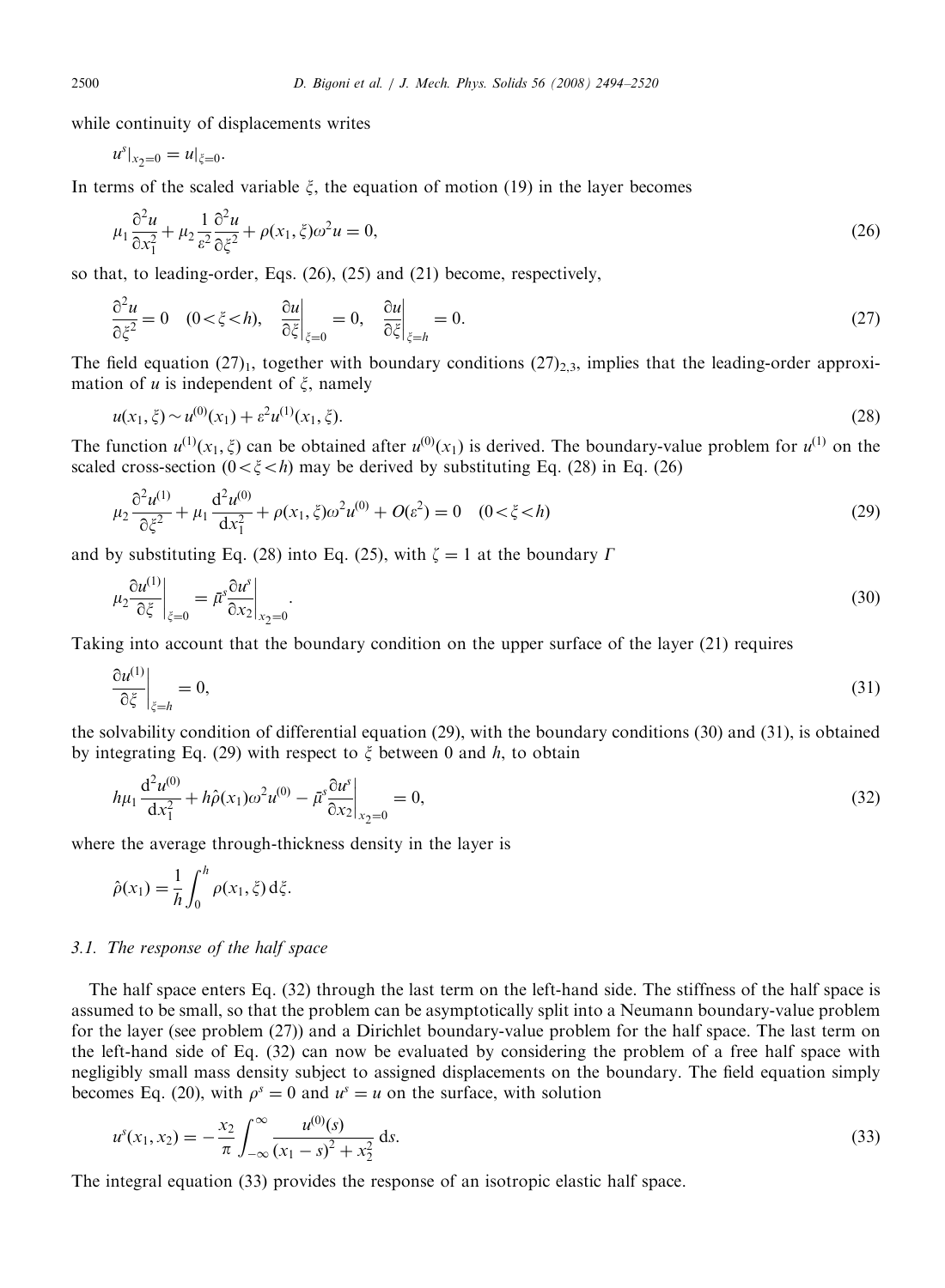The derivative of Eq. (33) with respect to  $x_2$ , evaluated at  $x_2 = 0$ , can be used in Eq. (32) to give the integrodifferential equation governing the time-harmonic behaviour of the layer

$$
h\mu_1 \frac{d^2 u^{(0)}}{dx_1^2} + h\hat{\rho}(x_1)\omega^2 u^{(0)} + \frac{\bar{\mu}^s}{\pi} \frac{f^{\infty}}{f_{-\infty}} \frac{u^{(0)}(s)}{(x_1 - s)^2} ds = 0.
$$
\n(34)

## 3.1.1. The homogenous layer: harmonic response and displacement field

Eq. (34) is an integro-differential equation for the unknown function  $u^{(0)}$ . In the special case of a homogeneous layer (when the mass density is uniform,  $\hat{\rho}(x_1) = \rho$ ) the solution for the layer and the half space is sought in the form of plane waves:

$$
u^{(0)}(x_1) = U^{(0)} e^{ikx_1}, \tag{35}
$$

where  $k$  is the wavenumber (positive and real), so that the integral becomes the Fourier transform of a known function, namely

$$
\frac{U^{(0)}}{\pi} \oint_{-\infty}^{\infty} \frac{e^{iks}}{(x_1 - s)^2} ds = -U^{(0)} |k| e^{ikx_1},
$$

and the integro-differential equation (34) leads to the characteristic equation

$$
\bar{\omega}^2 = \frac{\bar{\mu}^s}{\mu_1} kh + (kh)^2,
$$
\n(36)

where

$$
\bar{\omega} = \omega h \sqrt{\frac{\rho}{\mu_1}},\tag{37}
$$

represents the dimensionless circular frequency. We note that the thickness of the layer h and the modulus  $\bar{\mu}^s$ of the half space of the model problem (32) appear in the dimensionless circular frequency (37) and in Eq. (36).

A comparison between Eq. (36) and the exact dispersion curve (obtained numerically solving Eq. (A.2), see Appendix A) is possible by defining, for the latter, a non-dimensional frequency as that given by Eq. (37), but with the effective thickness  $\epsilon h$  replacing h. The result is plotted in [Fig. 1](#page-8-0)a, where  $\bar{k}$  corresponds to kh in Eq. (36) and to  $k\epsilon h$  in the exact analysis (reported in Appendix A).

Note that the exact solution allows incorporation of a non-null mass density in the half space, so that results for high contrast between the densities of the layer and half space have also been introduced in [Fig. 1](#page-8-0)a  $(\rho^s/\rho = 0.05$  has been chosen, representative of high-flexible electronic devices, as mentioned in the Introduction).

We note that Eq. (36) predicts an infinite group velocity (defined as  $d\omega/dk$ ) at the origin. This is consistent with the hypothesis that the substrate has null mass density,  $\rho^s = 0$ . In the limit  $\bar{k} \to 0$  the phase velocity  $\omega/k$ approaches the shear wave speed of the half space that blows up for vanishing mass density, thus leading to infinite group velocity.

The second-order correction  $u^{(1)}(x_1, \xi)$  of the displacement  $u(x_1, \xi)$  can be evaluated by substituting Eqs. (35)–(37) into Eq. (29), with boundary conditions (30) and (31), thus obtaining

$$
u^{(1)}(x_1,\xi) = -\frac{\bar{\mu}^s}{\mu_2} k\xi \left(\frac{\xi}{2h} - 1\right) U^{(0)} e^{ikx_1}.
$$

Employing Eq. (23) to switch back from  $\xi$  to  $x_2$  and the equality  $\mu^s = \varepsilon \bar{\mu}^s$ , the displacement field in the layer (28) is expressible as

$$
u(x_1, x_2) = \left[1 - \frac{\mu^s}{\mu_2} \bar{k} \bar{x}_2 \left(\frac{\bar{x}_2}{2} - 1\right)\right] U^{(0)} e^{ikx_1}, \tag{38}
$$

where  $\bar{x}_2 = x_2/(\varepsilon h)$ .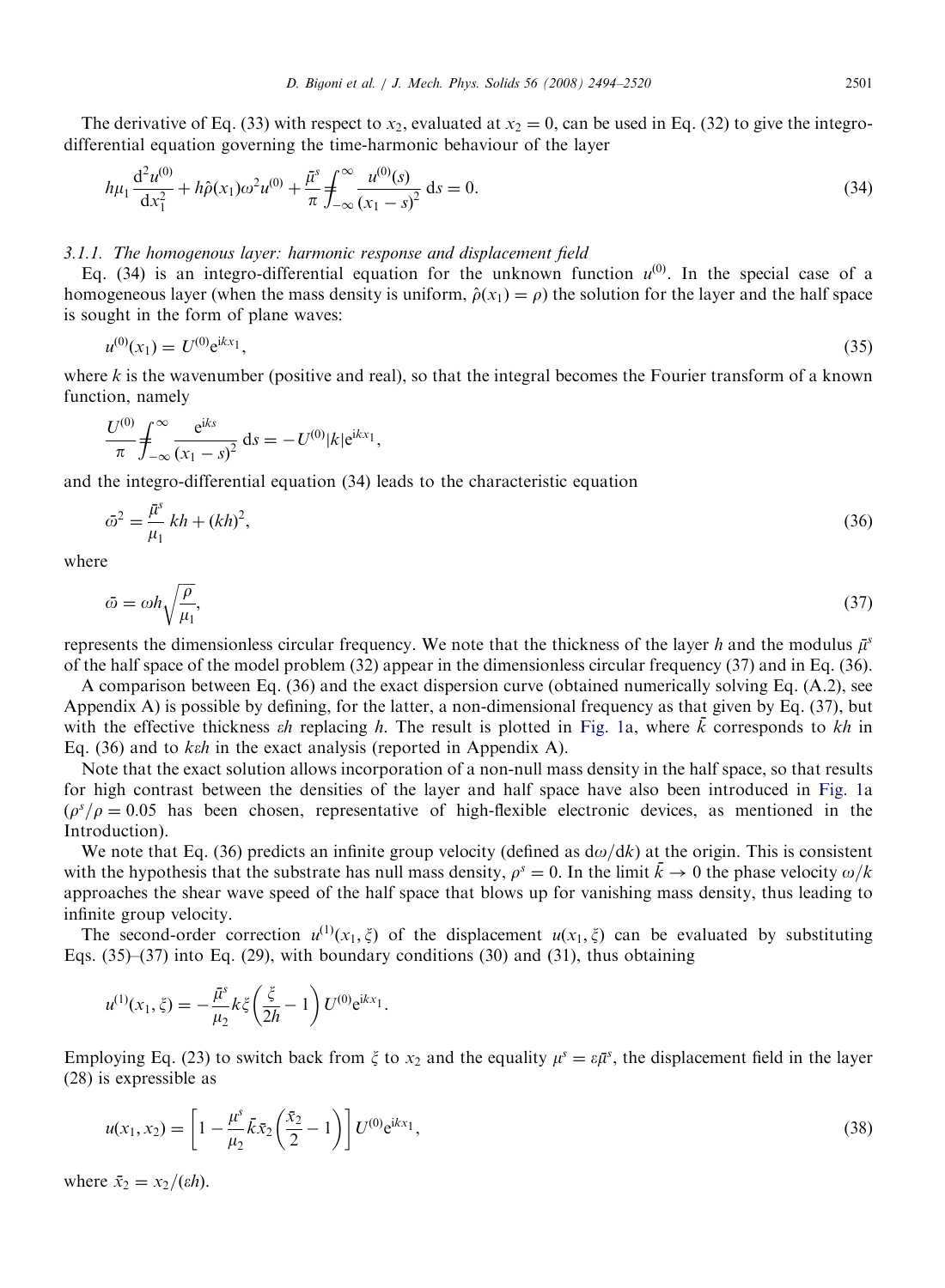<span id="page-8-0"></span>

Fig. 1. Comparison between the exact numerical solution for Love waves propagating in a prestressed, orthotropic layer on an isotropic half space (Appendix A) and the long-wavelength closed-form approximation, Eqs. (36) and (38) ( $\bar{k} = kh$  in Eqs. (36), (38);  $\bar{k} = k\epsilon h$  in Eqs. (A.2), (A.3)). Part (a): dimensionless circular frequency calculated through Eq. (A.2) (two cases are reported: null mass density of the half space,  $\rho^s = 0$ , and high contrast between the mass densities of the layer and the half space,  $\rho^s / \rho = 0.05$ ) and calculated from the approximated, closed-form Eq. (36). Part (b): displacement field amplitude  $\bar{u} = u/(U^{(0)}e^{ikx_1})$  across the layer thickness, for  $\bar{k} = 0.1$ , calculated through Eq. (A.3) (null mass density of the half space,  $\rho^s = 0$ , is only considered) and calculated from the approximated, closed-form Eq. (38).

Eq. (38) represents a closed-form (but based on the simplifying long-wave assumption) solution for the propagation of Love waves at the interface between a prestressed, anisotropic layer resting on a soft, isotropic half space. A closed-form solution such as Eq. (38) was previously not known even in the simple case of isotropic elasticity without prestress.

A comparison between the approximate solution (38) and the exact solution (known for isotropic elasticity without prestress, see e.g. [Graff, 1975](#page-26-0), and reported in Appendix A for anisotropic elasticity with prestress) is shown in Fig. 1b.

Fig. 1 shows that, for a half space with *vanishing mass density*, the asymptotic solution captures the longwavelength vibration behaviour of the layer not only when the half space is less stiff than the layer, but also when the substrate has a shear modulus of the same order of that of the layer. Moreover, results in terms of displacements given by the closed-form solution (38) remain excellent even when the half space becomes much stiffer (50 times) than the layer. The calculations reported for  $\rho^s/\rho = 0.05$  show that the asymptotic model with null mass density in the half space captures the dispersion behaviour with a small error (less than 10% for  $k = 0.1$ , so that the analytical model developed in this article remains perfectly applicable to cases relevant in the design of MEMS.

## 3.1.2. The inhomogeneous layer and the cut-off interaction length

For an inhomogeneous layer, the solution cannot be expressed in the plane waves form (35), so that we have to go back to Eq. (34). We introduce now the hypothesis that at a point with longitudinal coordinate  $x_1$  on the layer/half space interface  $\Gamma$  the displacement field  $u^{(0)}$  depends on the interaction between the layer and the half space over a finite portion  $(x_1 - d, x_1 + d)$  only, where d is a 'cut-off interaction length', assumed much smaller compared to  $1/k$  and explicitly evaluated below for a homogeneous layer.

The Hadamard integral in Eq. (34) is now evaluated from  $x_1 - d$  to  $x_1 + d$ 

$$
\frac{1}{\pi} \oint_{x_1 - d}^{x_1 + d} \frac{u^{(0)}(s)}{(x_1 - s)^2} ds = -\frac{2}{\pi d} u^{(0)} + \frac{d}{\pi} \frac{d^2 u^{(0)}}{dx_1^2} + \text{ smaller terms.}
$$
\n(39)

The equation governing anti-plane wave propagation in the layer then becomes

$$
\left(1 + \frac{d}{\pi h}\right) \frac{d^2 u^{(0)}}{dx_1^2} + \left(\hat{\rho}(x_1)\frac{\omega^2}{\mu_1} - \frac{2}{\pi h d} \frac{\bar{\mu}^s}{\mu_1}\right) u^{(0)} = 0,
$$
\n(40)

from which we can deduce that when  $d$  is sufficiently small, the half space behaves as a bed of linear springs, with stiffness

$$
\bar{S}_a = \frac{2\bar{\mu}^s}{\pi h d}.\tag{41}
$$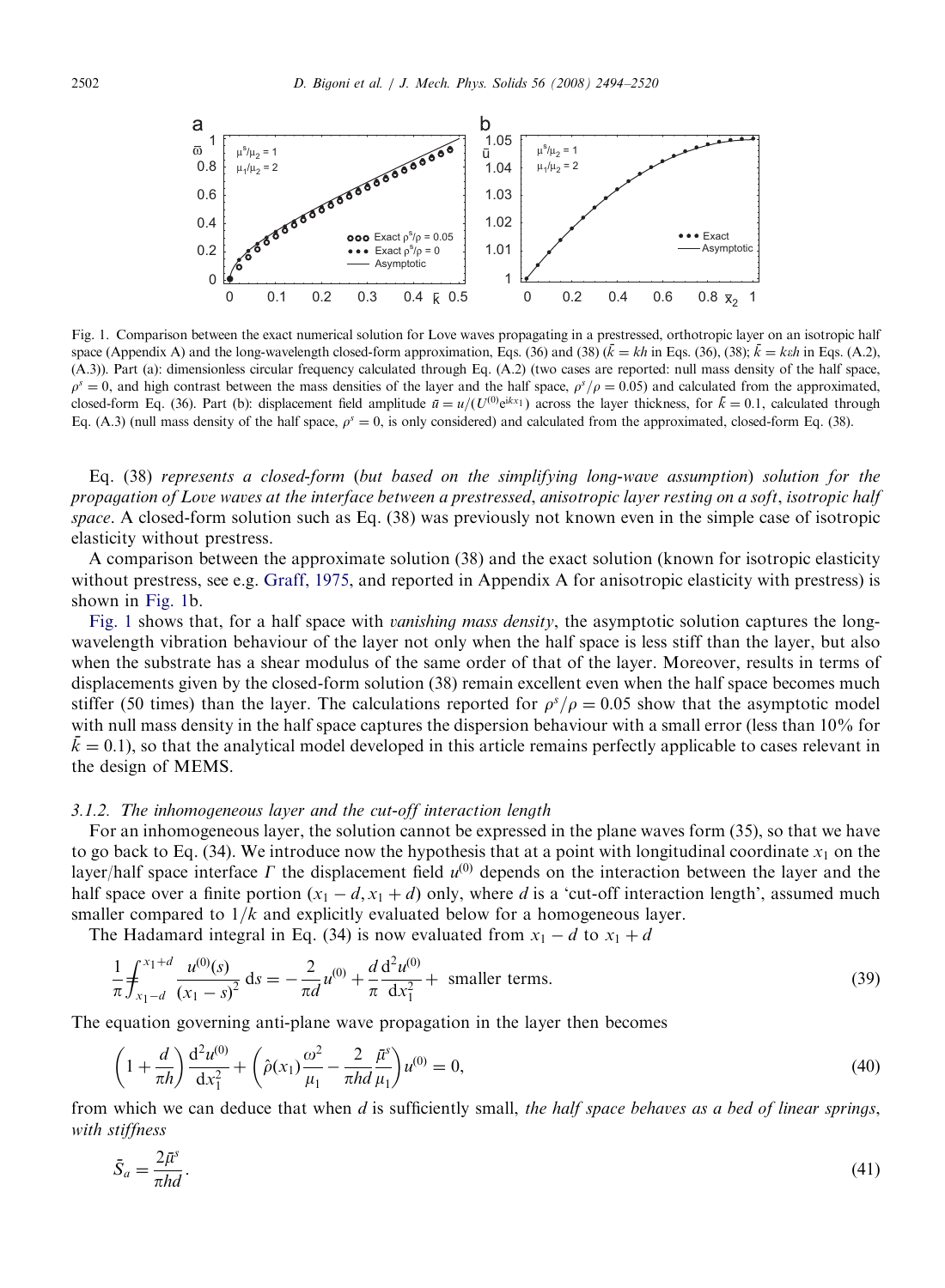Restricting the attention to the homogeneous-layer solution, the interaction length d can be evaluated. In particular, a substitution of Eq. (35) into Eq. (40) yields

$$
\bar{\omega}^2 = \frac{1}{\pi} \left( 2 \frac{\bar{\mu}^s h}{\mu_1 d} + k^2 h d \right) + (kh)^2.
$$
\n(42)

Eqs. (36) and (42) provide non-dimensional frequency for anti-plane vibrations of a stiff layer bonded on a compliant substrate, under the hypothesis of large wavelength. Comparing these equations, an estimate of the interaction length d is obtained, entering Eq.  $(42)$  through the non-dimensional parameter kd

$$
kd = \frac{\pi \bar{\mu}^s}{2\mu_1} \pm \frac{1}{2} \sqrt{\left(\pi \frac{\bar{\mu}^s}{\mu_1}\right)^2 - 8 \frac{\bar{\mu}^s}{\mu_1}},\tag{43}
$$

which provides

- (i) two real positive solutions if  $\bar{\mu}^s/\mu_1 > 8/\pi^2$ ;
- (ii) one real positive solution  $(kd = 4/\pi)$  if  $\bar{\mu}^s / \mu_1 = 8/\pi^2$ ;
- (iii) no real solutions if  $\bar{\mu}^s/\mu_1 < 8/\pi^2$ .

In the case (i), taking the two values of kd which satisfy Eq. (43), a perfect matching is obtained between the two solutions (42) and (36). However, if kd takes a value outside (inside) the interval between the two solutions defined by Eq. (43), Eq. (42) provides an overestimate (underestimate) of the circular frequency, which is correctly provided by the exact solution (36). For instance, when  $\bar{\mu}^s / \mu_1 = 1$ , Eq. (43) provides  $kd = 0.887$  and  $kd = 2.254$  and the maximum difference between the two values of  $\bar{\omega}$  calculated from Eqs. (42) and (36) is less than 0.05 $\bar{\omega}$  for kh = 0.1. In the case (iii), no exact match is possible between Eqs. (42) and (36), however, the value  $kd = \sqrt{2\bar{\mu}^s/\mu_1}$  minimizes the discrepancy between the two solutions for every kh. To illustrate this situation, we consider the values  $\bar{\mu}^s/\mu_1 = 0.7$  and 0.5, and calculate  $\bar{\omega}$  with an 'optimal' kd (respectively, equal to 1.183 and 1). Results are reported in Fig. 2, showing that the discrepancy is small, so that both approximations are good. The case (ii) is the transition between the two other cases and does not deserve detailed explanation.

We can conclude that in all the above-reported cases, an interaction length d exists, which provides an exact or excellent match between the spring model approximation (38) and the asymptotic solution.

Finally, it is worth noting that if only the first term in the series expansion (39) is employed, the interaction length matching Eqs. (36) and (42) can be calculated as

$$
kd=2/\pi,
$$

which is the lower bound of the function (43) evaluated with the negative sign, so that the interaction length  $d$ is approximately one-tenth of the wavelength.



Fig. 2. Comparison between the dimensionless frequency  $\bar{\omega}$  obtained from Eq. (36) (asymptotic analysis) and that obtained from Eq. (42) (so-called 'spring model') for  $\bar{\mu}^s / \mu_1 = 0.7$  (kd = 1.183) and for  $\bar{\mu}^s / \mu_1 = 0.5$  (kd = 1).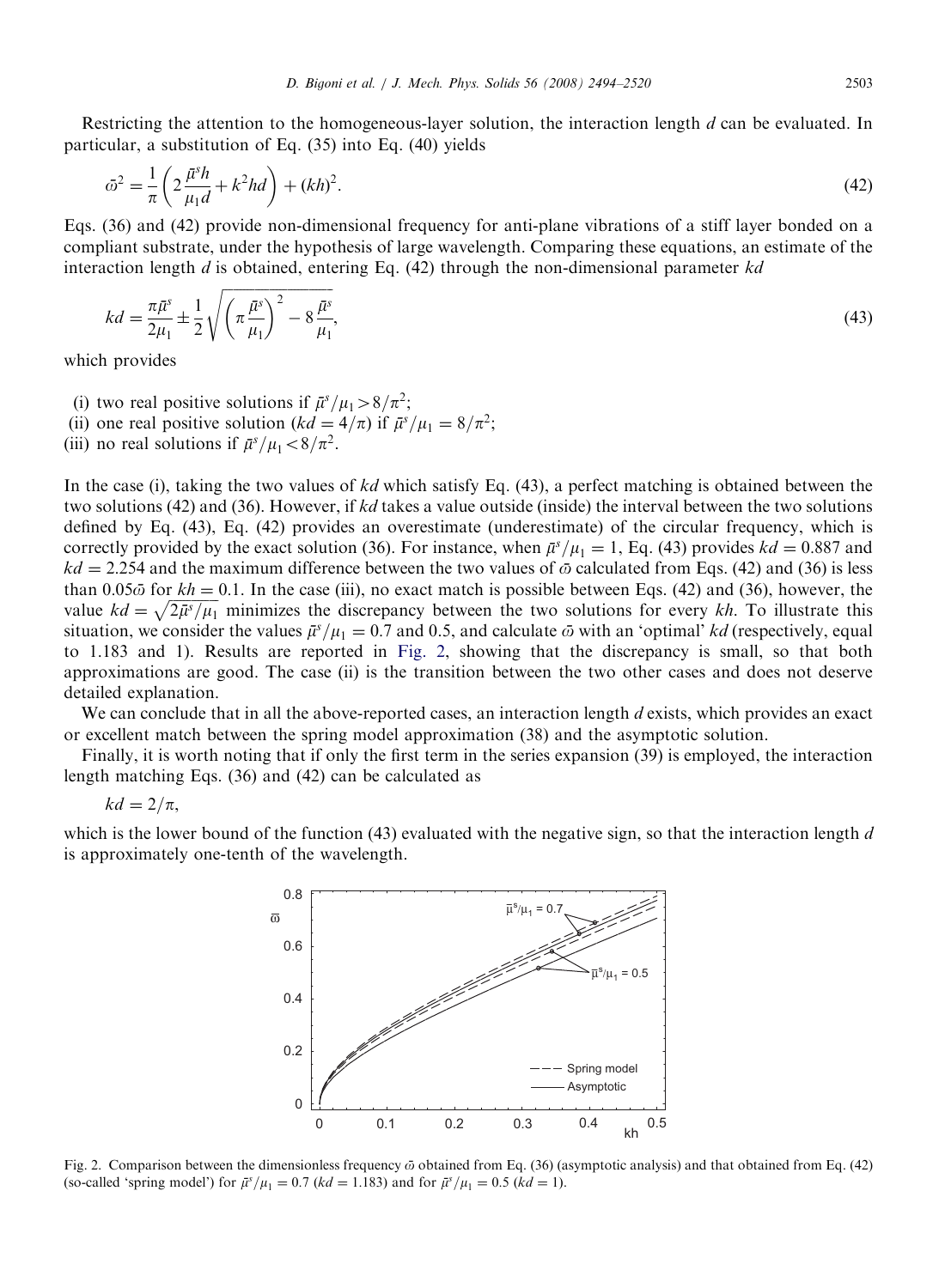## 4. Plane-strain small-amplitude vibrations of a prestressed layer on a half space

We face now the problem of plane-strain vibrations of a prestressed, stiff layer lying on a compliant half space. The geometry is identical to that introduced in the previous section.

Within the layer we refer to a nonlinear elastic material homogeneously deformed in plane strain, for which the incremental constitutive law relating the incremental nominal stress tensor  $i_{ij}$  to the incremental displacement gradient  $v_{ij}$  are given by Eqs. (16). While we leave coefficients a, b and c free in these equations, we assume that the prestress appearing in the coefficients  $\alpha$ ,  $\beta$  and  $\gamma$  is small, that is

$$
\alpha = \mu + \varepsilon^2 \bar{\alpha}, \quad \beta = \mu + \varepsilon^2 \bar{\beta}, \quad \gamma = \mu + \varepsilon^2 \bar{\gamma}, \tag{44}
$$

where

$$
\bar{\alpha} = -\bar{\beta} = \frac{\bar{\sigma}_1 - \bar{\sigma}_2}{2}, \quad \bar{\gamma} = -\frac{\bar{\sigma}_1 + \bar{\sigma}_2}{2}.
$$
\n
$$
(45)
$$

The substrate is assumed to be 'soft', isotropic and without prestress, so that, from Eqs. (16), the relations between the components of the incremental nominal stress and the incremental displacement gradient take the form

$$
\dot{t}_{11}^s = \varepsilon^3 [(\bar{\lambda}^s + 2\bar{\mu}^s) v_{1,1}^s + \bar{\lambda}^s v_{2,2}^s], \quad \dot{t}_{22}^s = \varepsilon^3 [\bar{\lambda}^s v_{1,1}^s + (\bar{\lambda}^s + 2\bar{\mu}^s) v_{2,2}^s],
$$
\n
$$
\dot{t}_{12}^s = \dot{t}_{21}^s = \varepsilon^3 \bar{\mu}^s (v_{2,1}^s + v_{1,2}^s),
$$
\n(46)

where the Lamé moduli  $\bar{\lambda}^s$ ,  $\bar{\mu}^s$  are of the same order of the incremental moduli of the layer.

The material forming the layer is characterized by the mass density  $\rho(x_1, x_2)$ , while the inertia of the substrate is neglected ( $\rho^s = 0$ , as in the case of anti-plane vibrations, Section 3).

## 4.1. The long-wave asymptotic approximation

Taking into account that the flexural stiffness of the thin elastic body is much smaller compared to its longitudinal stiffness we write

$$
v_1 = v_1\left(x_1, \frac{x_2}{\varepsilon}, t\right), \quad v_2 = v_2\left(x_1, \frac{x_2}{\varepsilon}, \varepsilon t\right),
$$

and for the time-harmonic motion the differential equations with respect to  $v_1$ ,  $v_2$  follow. For the sake of convenience, we again introduce the scaled variable  $\xi = \varepsilon^{-1} x_2$  so that Eq. (24) holds.

In terms of differential operators, the equations of motion in the layer are

$$
\{\varepsilon^{-2}L_0 + \varepsilon^{-1}L_1 + L_2 + L_0^{ps} + \varepsilon L_1^{ps} + \varepsilon^2 L_2^{ps}\}\mathbf{v} + \rho(x_1, \xi)\omega^2 \begin{pmatrix} 1 & 0\\ 0 & \varepsilon^2 \end{pmatrix} \mathbf{v} = \mathbf{0},\tag{47}
$$

where the superscript *ps* refers to terms depending on prestress and

$$
L_0 = \begin{pmatrix} \mu & 0 \\ 0 & b \end{pmatrix} \frac{\partial^2}{\partial \xi^2}, \quad L_0^{ps} = \begin{pmatrix} \bar{\beta} & 0 \\ 0 & 0 \end{pmatrix} \frac{\partial^2}{\partial \xi^2},
$$
  
\n
$$
L_1 = \begin{pmatrix} 0 & c + \mu \\ c + \mu & 0 \end{pmatrix} \frac{\partial^2}{\partial \xi \partial x_1}, \quad L_1^{ps} = \begin{pmatrix} 0 & \bar{\gamma} \\ \bar{\gamma} & 0 \end{pmatrix} \frac{\partial^2}{\partial \xi \partial x_1},
$$
  
\n
$$
L_2 = \begin{pmatrix} a & 0 \\ 0 & \mu \end{pmatrix} \frac{\partial^2}{\partial x_1^2}, \quad L_2^{ps} = \begin{pmatrix} 0 & 0 \\ 0 & \bar{\alpha} \end{pmatrix} \frac{\partial^2}{\partial x_1^2},
$$
  
\n(48)

while the operator of tractions is defined by

$$
\begin{pmatrix} i_{21}(v) \\ i_{22}(v) \end{pmatrix} = \{ \varepsilon^{-1} T_0 + T_1 + \varepsilon T_0^{ps} + \varepsilon^2 T_1^{ps} \} v,
$$
\n(49)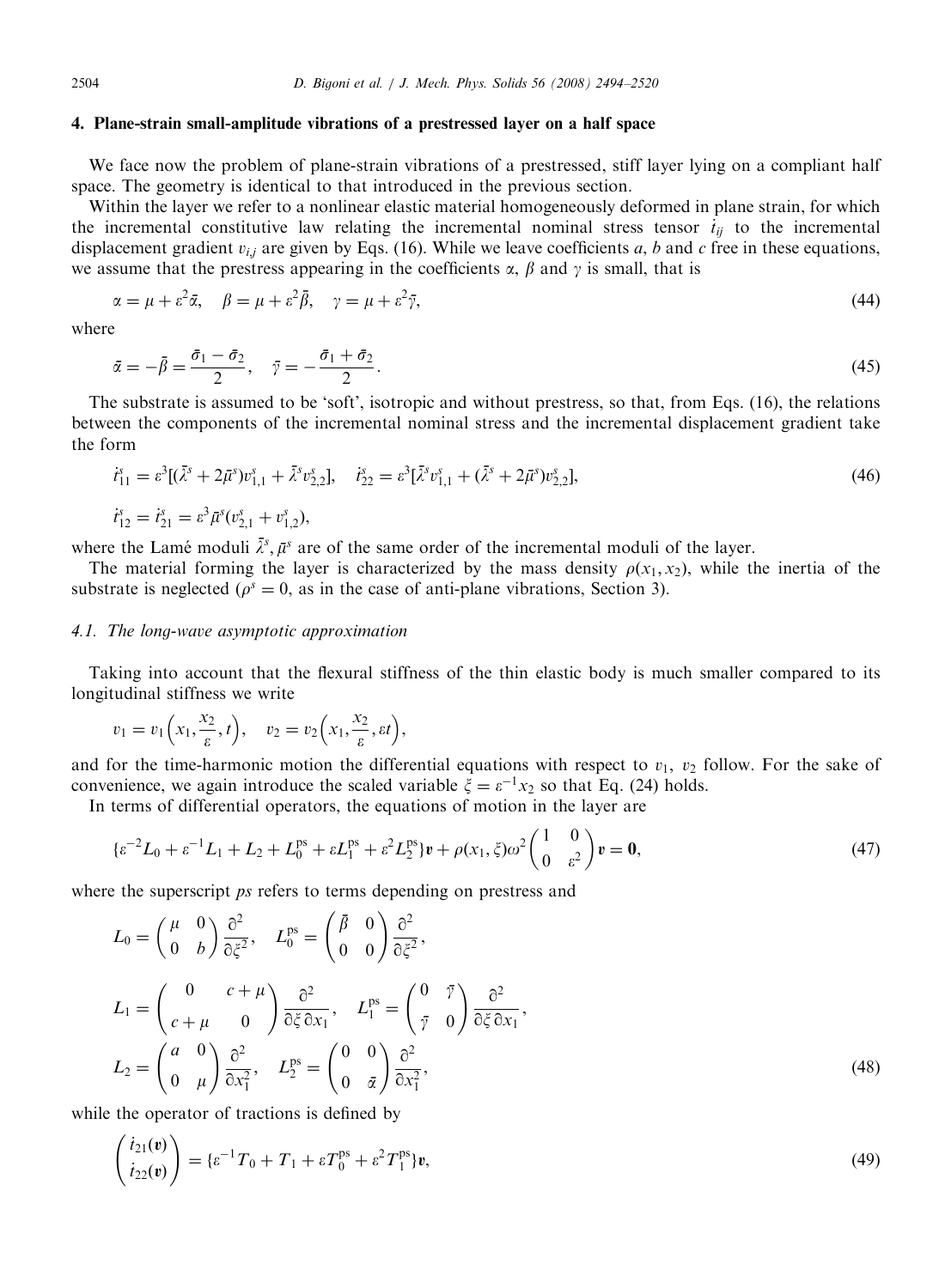where

$$
T_0 = \begin{pmatrix} \mu & 0 \\ 0 & b \end{pmatrix} \frac{\partial}{\partial \xi}, \quad T_0^{ps} = \begin{pmatrix} \bar{\beta} & 0 \\ 0 & 0 \end{pmatrix} \frac{\partial}{\partial \xi}, \quad T_1 = \begin{pmatrix} 0 & \mu \\ c & 0 \end{pmatrix} \frac{\partial}{\partial x_1}, \quad T_1^{ps} = \begin{pmatrix} 0 & \bar{\gamma} \\ 0 & 0 \end{pmatrix} \frac{\partial}{\partial x_1}.
$$

It is assumed that

$$
\begin{pmatrix} i_{21}(\mathbf{v}) \\ i_{22}(\mathbf{v}) \end{pmatrix} = \mathbf{0} \quad \text{as } \xi = h,
$$
\n(50)

and that perfect contact conditions at the interface  $\Gamma$  between the layer and the substrate hold, imposing continuity of incremental displacements and nominal tractions

$$
\mathbf{v}|_{\zeta=0} = \mathbf{v}^{s}|_{x_2=0}, \quad \begin{pmatrix} i_{21}(\mathbf{v}) \\ i_{22}(\mathbf{v}) \end{pmatrix}\bigg|_{\zeta=0} = \begin{pmatrix} i_{21}^{s}(\mathbf{v}^{s}) \\ i_{22}^{s}(\mathbf{v}^{s}) \end{pmatrix}\bigg|_{x_2=0}.
$$
\n(51)

## 4.1.1. The asymptotic solution

It will be shown here that the leading-order approximation of  $v$  in the stiff layer corresponds to the solution to the vibration problem of a prestressed beam on an elastic foundation. Namely, the asymptotic ansatz of the displacement is

$$
\mathbf{v} = \varepsilon^{-2} \begin{pmatrix} v_1^{(I,0)} \\ 0 \end{pmatrix} + \varepsilon^{-1} \mathbf{v}^{(I,1)} + \varepsilon^{-4} \begin{pmatrix} 0 \\ v_2^{(II,0)} \end{pmatrix} + \varepsilon^{-3} \mathbf{v}^{(II,1)} + \varepsilon^{-2} \mathbf{v}^{(II,2)} + \varepsilon^{-1} \mathbf{v}^{(II,3)} + \mathbf{V}, \tag{52}
$$

where  $v_1^{(I,0)} = v_1^{(I,0)}(x_1)$ ,  $v_2^{(II,0)} = v_2^{(II,0)}(x_1)$ . Note that  $v_1^{(I,0)}(x_1)$  and  $v_2^{(II,0)}(x_1)$  are the only functions in the asymptotic representation (52) with non-null mean value across the layer thickness. These functions, which will be derived later in this section, are the solutions of the following equations, governing axial and flexural vibrations of the layer and formally identical to the equations of a vibrating beam:

$$
g\frac{\mathrm{d}^2 v_1^{(I,0)}}{\mathrm{d}x_1^2} + \hat{\rho}(x_1)\omega^2 v_1^{(I,0)} = 0,\tag{53}
$$

$$
-\frac{h^3}{12}g\frac{d^4v_2^{(II,0)}}{dx_1^4} + h(\bar{\sigma}_1 - \bar{\sigma}_2)\frac{d^2v_2^{(II,0)}}{dx_1^2} + h\hat{\rho}(x_1)\omega^2v_2^{(II,0)} - R = 0,
$$
\n(54)

where

$$
g = a - \frac{c^2}{b}
$$

reduces to the plane-strain elastic modulus  $E/(1 - v^2)$  for isotropic elasticity and, for a hyperelastic material with strain energy  $\varphi(\lambda_1, \lambda_2, \lambda_3)$  is given by

$$
g = \frac{\lambda_1}{\lambda_2} \left[ \varphi_{,11} - \frac{(\varphi_{,12})^2}{\varphi_{,22}} \right],
$$

where  $\varphi_{a} = \partial \varphi / \partial \lambda_{a}$ . In Eq. (54) the average mass density  $\hat{\rho}(x_1) = (1/h) \int_0^h \rho \, d\zeta$  also appears as well as the normal traction response of the elastic half space,  $R$ , defined in such a way that

$$
\varepsilon^3 R = \dot{t}_{22}^s(x_1, 0) \tag{55}
$$

when subjected (on its surface) to a prescribed vertical displacement  $\{0, v_2^{(\rm II,0)}\}$ . In other words, the traction (55) is generated on the boundary of the half space as the solution of the problem

$$
Lv^{(0,s)} = \mathbf{0} \quad [x_1 \in (-\infty, +\infty), \quad x_2 < 0], \quad v^{(0,s)} \longrightarrow \mathbf{0} \quad \text{as} \quad x_2 \longrightarrow -\infty \tag{56}
$$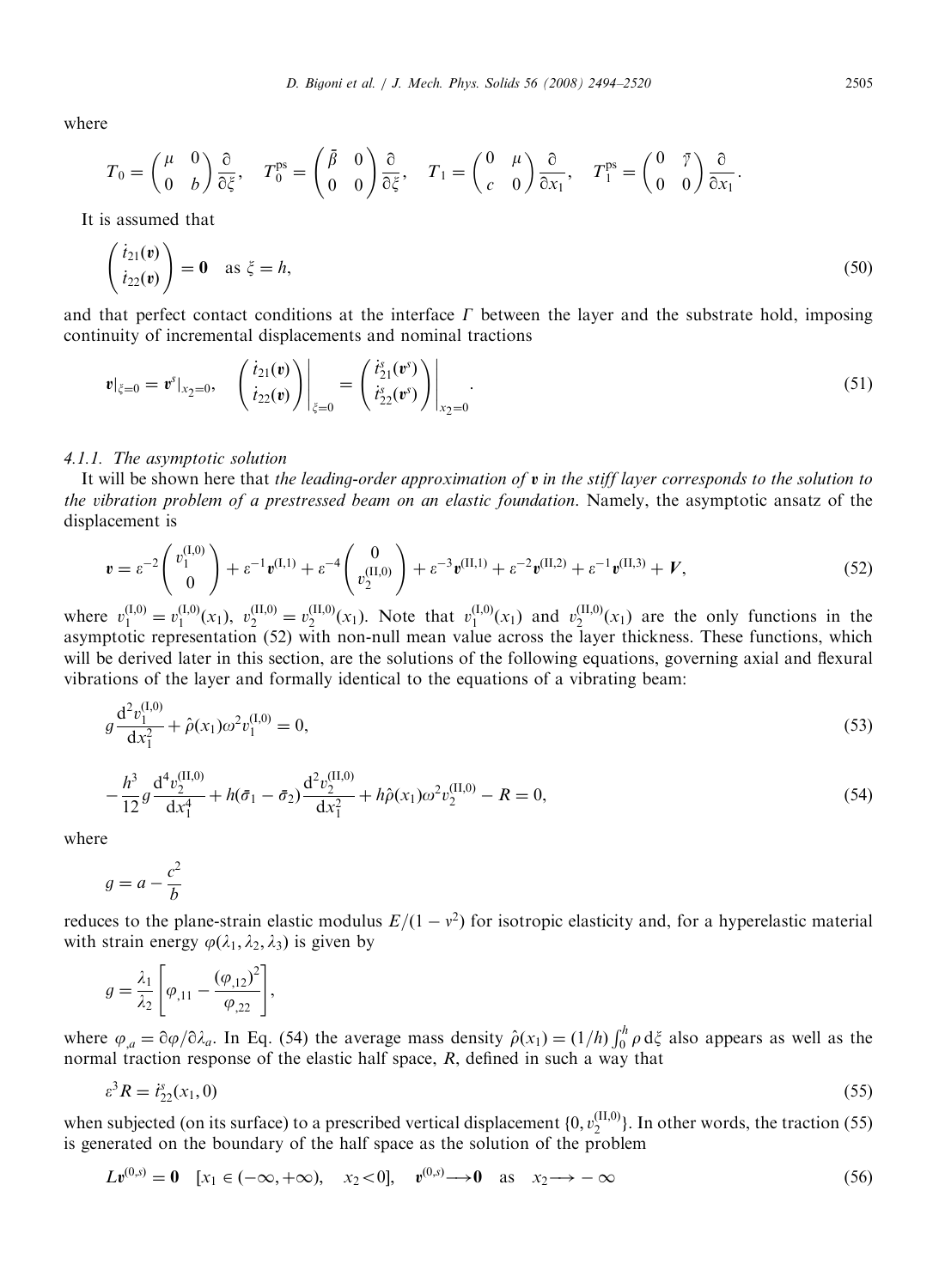(where  $L(\cdot)$  is the equilibrium differential operator) for which the boundary conditions

$$
\mathbf{v}^{(0,s)} = \begin{pmatrix} 0 \\ v_2^{(\text{II},0)}(x_1) \end{pmatrix} \text{ as } x_2 = 0, \ x_1 \in (-\infty, +\infty)
$$
 (57)

are prescribed. For a homogeneous layer, R can be given in closed-form, and the differential equation  $(54)$ explicitly solved, while, in general, we will provide integral expressions for it, which will be shown to reduce to a spring model when a certain cut-off distance for layer/half space transmission is introduced (Section 5.2).

Note that the half space does not enter Eq. (53), so that the asymptotic solution for longitudinal vibrations of the layer does not involve interactions with the half space, so that longitudinal vibrational characteristics depend only on the properties of the layer.

In general, the asymptotic model can be used as follows:

- (i) The 'response' function R must be evaluated, depending on the problem at hand. Two situations will be explicitly considered in the following: the case when the layer is homogeneous (where a spring-type model is obtained, Eqs. (81) and (82)) and the case when it is not (where either a boundary integral equation, Eq. (91), or a spring-type model, Eq. (93), is obtained).
- (ii) Eqs. (53) and (54) must be solved. This can be done explicitly in closed-form for a homogeneous layer. Otherwise, a numerical technique has to be used. In Section 7, for piecewise constant mass density, the dispersion equation is obtained through numerical solution of a characteristic equation derived from Bloch–Floquet technique.
- (iii) Functions  $v^{(II,1)}$ ,  $v^{(II,2)}$ ,  $v^{(II,1)}$ ,  $v^{(II,3)}$ , and V (appearing in representation (52)) must be obtained from Eqs.  $(62)$ ,  $(63)$ ,  $(69)$ – $(72)$ . These functions can be given in a closed-form for a homogeneous layer.

## 4.2. Derivation of the lower-dimensional model

In this section we describe an iterative formal algorithm for evaluation of the terms in the asymptotic expansion (52). We note that  $v^{(k,j)} = v^{(k,j)}(x_1, \xi)$  inside the layer.

The asymptotic procedure consists of five steps; on each step we deal with a model boundary-value problem of the Neumann type on the scaled cross-section of the waveguide. The solvability conditions are verified at every step. In particular, Eqs. (53) and (54) will be obtained as the solvability conditions of the model problems that occur in the final iteration.

Step 1. The function  $v_2^{(II,0)}$ , describing the leading-order transverse displacement, satisfies the problem

$$
\left.\frac{\partial^2 v_2^{(\text{II},0)}}{\partial \xi^2} = 0 \quad (0 < \xi < h), \quad \left.\frac{\partial v_2^{(\text{II},0)}}{\partial \xi}\right|_{\xi=h} = 0, \quad \left.\frac{\partial v_2^{(\text{II},0)}}{\partial \xi}\right|_{\xi=0} = 0,
$$

and hence it is independent of  $\xi$ , that is,

$$
v_2^{(\text{II},0)} = v_2^{(\text{II},0)}(x_1). \tag{58}
$$

Step 2. For the vector function  $v^{\text{(II,1)}},$  we deduce

$$
L_0 \mathbf{v}^{(\text{II},1)} + L_1 \mathbf{v}^{(\text{II},0)} = \mathbf{0} \quad (0 < \xi < h),
$$

and note that  $L_1 v^{(\text{II},0)} = 0$  due to condition (58) and the definition (48)<sub>1</sub>. Hence,

$$
\frac{\partial^2 \mathbf{v}^{(\mathrm{II},1)}}{\partial \zeta^2} = \mathbf{0} \quad (0 < \zeta < h), \tag{59}
$$

and therefore  $v^{(II,1)}$  is linear in  $\xi$ . The boundary conditions (50) and (51) imply

$$
T_0 \mathbf{v}^{(\text{II},1)} + T_1 \mathbf{v}^{(\text{II},0)} = \mathbf{0} \quad \text{as } \xi = 0 \quad \text{or} \quad \xi = h. \tag{60}
$$

It is observed that the vibration problem of a stiff layer bonded to a soft half space splits asymptotically into a Neumann problem for the layer, where tractions are prescribed on the boundary, and a Dirichlet problem for the half space at the surface of which the displacements  $\{0, v_2^{(II,0)}(x_1)\}$  are imposed, see problem (56).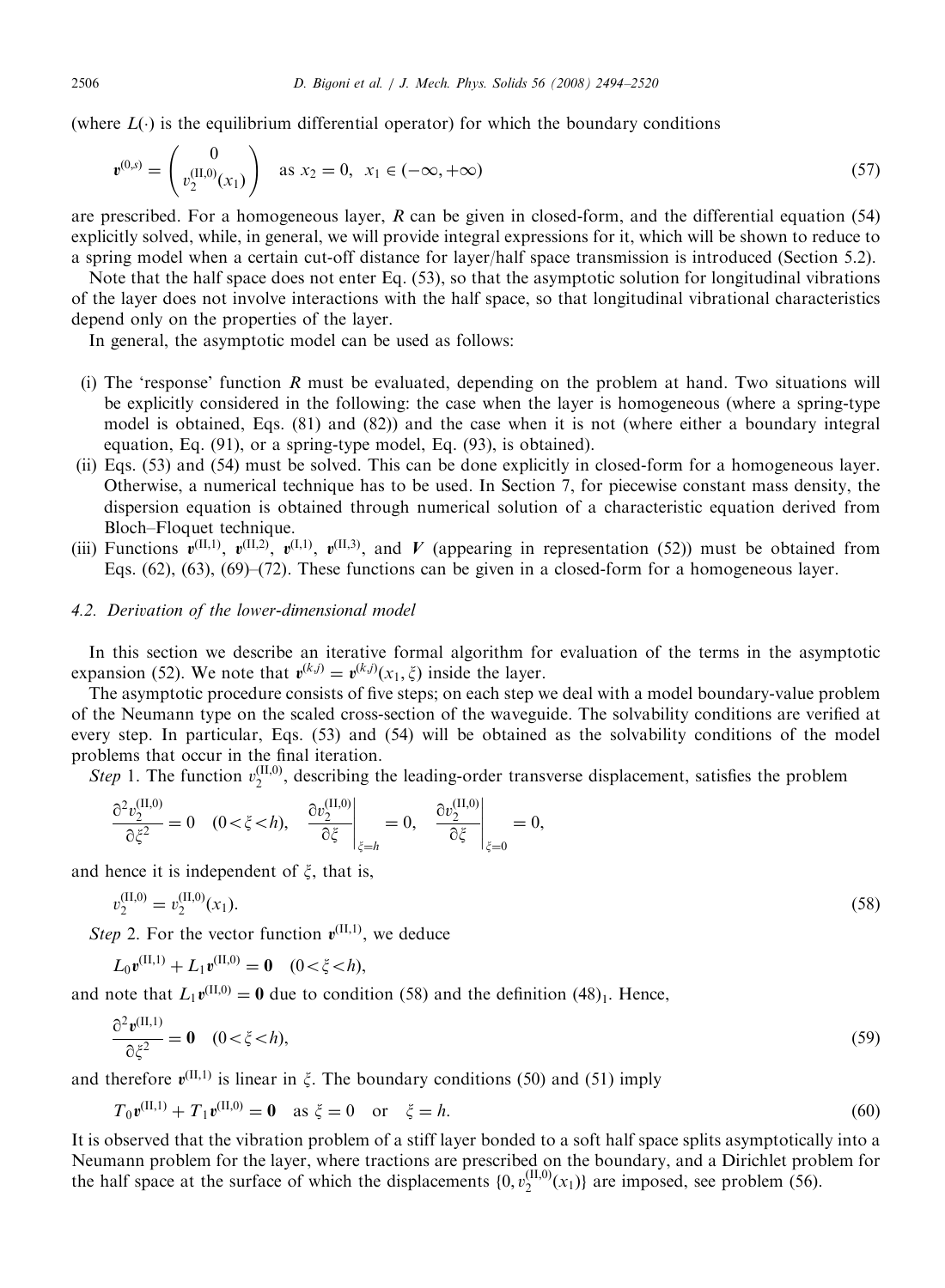Next, an integration of Eq. (59) shows that the vector function  $v^{(II,1)}$  can be represented in the form

$$
v^{(\text{II},1)} = A^{(\text{II},1)}\zeta + B^{(\text{II},1)},\tag{61}
$$

where vectors  $A^{(II,1)}$ ,  $B^{(II,1)}$  are chosen so that the condition (60) is satisfied. In particular, a substitution of Eq.  $(61)$  into Eq.  $(60)$  yields

$$
\begin{pmatrix} \mu & 0 \\ 0 & b \end{pmatrix} A^{(\text{II},1)} + \begin{pmatrix} 0 & \mu \\ c & 0 \end{pmatrix} \begin{pmatrix} 0 \\ \frac{d v_2^{(\text{II},0)}}{dx_1} \end{pmatrix} = \mathbf{0},
$$

so that  $A^{(II,1)}$  results to be determined by

$$
A_1^{(II,1)} = -\frac{dv_2^{(II,0)}}{dx_1}, \quad A_2^{(II,1)} = 0.
$$

The vector  $\mathbf{B}^{(II,1)}$  is chosen to provide a vanishing through-thickness average, namely  $\int_0^h v^{(II,1)} d\xi = 0$ , and hence

$$
B_1^{(II,1)} = -A_1^{(II,1)}\frac{h}{2}, \quad B_2^{(II,1)} = 0.
$$

Finally, the vector function  $v^{(II,1)}$  takes the form

$$
\mathbf{v}^{(\text{II},1)} = \begin{pmatrix} \left(\frac{h}{2} - \xi\right) \frac{\mathrm{d}v_2^{(\text{II},0)}}{\mathrm{d}x_1} \\ 0 \end{pmatrix} . \tag{62}
$$

Step 3. We proceed with the analysis of the terms  $v_1^{(I,0)}$  and  $v^{(II,2)}$  of representation (52). Similarly to the Step 1 above, we deduce that

$$
v_1^{(I,0)} = v_1^{(I,0)}(x_1),
$$

therefore, for the vector function  $v^{(II,2)}$  the following boundary-value problem in the scaled cross-section  $(0<\xi< h)$  holds:

$$
L_0 \mathbf{v}^{(\text{II},2)} + L_1 \mathbf{v}^{(\text{II},1)} + L_2[v_2^{(\text{II},0)}(x_1)e_2] + L_0^{\text{ps}}[v_2^{(\text{II},0)}(x_1)e_2] = \mathbf{0} \quad (0 < \xi < h),
$$

 $T_0 \mathbf{v}^{(II,2)} + T_1 \mathbf{v}^{(II,1)} = \mathbf{0}$  as  $\xi = 0$  or  $\xi = h$ .

The solution of this problem, with zero average over the cross-section  $(0<\xi< h)$  of the stiff layer, takes the form

$$
\mathbf{v}^{(\text{II},2)}(x_1,\xi) = \left(\frac{c}{2b} \left[ \left(\frac{h}{2} - \xi\right)^2 - \frac{h^2}{12} \right] \frac{\mathrm{d}^2 v_2^{(\text{II},0)}}{\mathrm{d} x_1^2} \right). \tag{63}
$$

Step 4. At this stage, we analyse the terms  $v^{(I,1)}$  and  $v^{(II,3)}$  in the asymptotic ansatz (52). The corresponding governing equation is

$$
L_0[v^{(II,3)} + v^{(I,1)}] + L_1[v^{(II,2)} + v_1^{(I,0)}(x_1)e_1] + L_2v^{(II,1)} + L_0^{ps}v^{(II,1)} + L_1^{ps}[v_2^{(II,0)}(x_1)e_2] = \mathbf{0} \quad (0 < \xi < h),
$$
 (64)

with boundary conditions

$$
T_0[\mathbf{v}^{(\text{II},3)} + \mathbf{v}^{(\text{I},1)}] + T_1[\mathbf{v}^{(\text{II},2)} + v_1^{(\text{I},0)}(x_1)e_1] + T_0^{\text{ps}}\mathbf{v}^{(\text{II},1)} + T_1^{\text{ps}}[v_2^{(\text{II},0)}(x_1)e_2] = \mathbf{0} \text{ as } \xi = 0 \text{ or } \xi = h. \tag{65}
$$

In our particular case

$$
T_0^{\text{ps}} \mathbf{v}^{(\text{II},1)} + T_1^{\text{ps}} [v_2^{(\text{II},0)} e_2] = -\bar{\sigma}_2 \begin{pmatrix} \frac{\mathrm{d}v_2^{(\text{II},0)}}{\mathrm{d}x_1} \\ 0 \end{pmatrix},
$$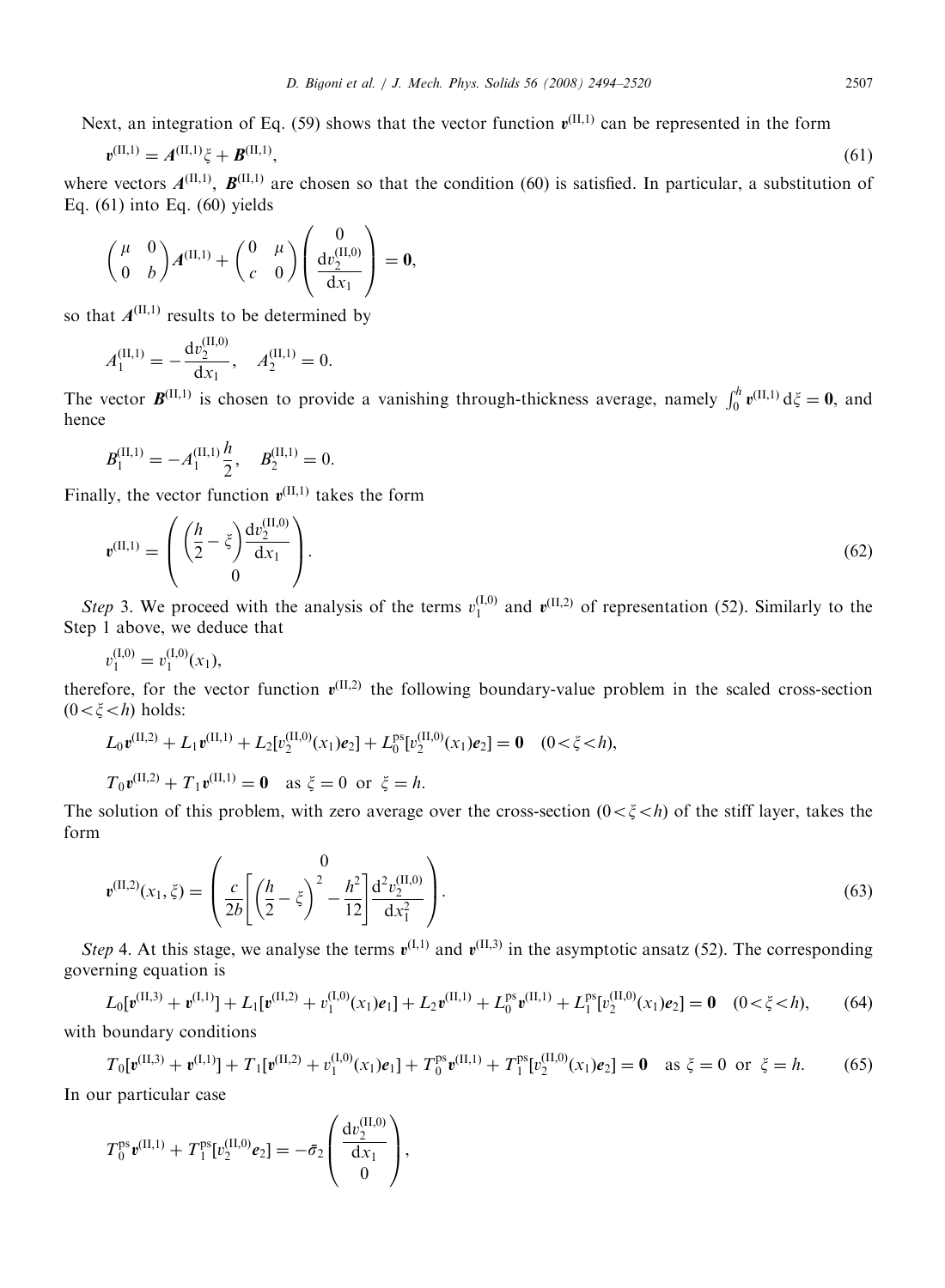where we have employed the relationship  $\bar{\gamma} - \bar{\beta} = -\bar{\sigma}_2$  (see Eqs. (45)). The functions  $v_1^{(II,3)}$  and  $v_2^{(I,1)}$  satisfy the following boundary-value problems on the scaled cross-section of the layer  $(0 < \xi < h)$ :

$$
\frac{\partial^2 v_2^{(I,1)}}{\partial \xi^2} = 0 \quad (0 < \xi < h), \quad \frac{\partial v_2^{(I,1)}}{\partial \xi} \bigg|_{\xi = h} = \frac{\partial v_2^{(I,1)}}{\partial \xi} \bigg|_{\xi = 0} = -\frac{c}{b} \frac{dv_1^{(I,0)}}{dx_1} \tag{66}
$$

and

$$
\frac{\partial^2 v_1^{(\text{II},3)}}{\partial \xi^2} + \left(\frac{h}{2} - \xi\right) \left(\frac{g}{\mu} - \frac{c}{b}\right) \frac{\partial^3 v_2^{(\text{II},0)}}{\partial x_1^3} = 0 \quad (0 < \xi < h),\tag{67}
$$

$$
\left. \frac{\partial v_1^{(\text{II},3)}}{\partial \xi} \right|_{\xi=h} = \left. \frac{\partial v_1^{(\text{II},3)}}{\partial \xi} \right|_{\xi=0} = -\frac{ch^2}{12b} \frac{\mathrm{d}^3 v_2^{(\text{II},0)}}{\mathrm{d} x_1^3} + \frac{\bar{\sigma}_2}{\mu} \frac{\mathrm{d} v_2^{(\text{II},0)}}{\mathrm{d} x_1}.
$$
\n(68)

From Eqs. (64) and (65) we note that

 $v_2^{(II,3)} = 0, \quad v_1^{(I,1)} = 0.$ 

Integration of Eq.  $(66)_1$  with boundary conditions  $(66)_{2,3}$  provides

$$
v_2^{(I,1)}(x_1,\xi) = \frac{c}{b} \left(\frac{h}{2} - \xi\right) \frac{\mathrm{d}v_1^{(I,0)}}{\mathrm{d}x_1},\tag{69}
$$

whereas, for the function  $v_1^{\text{(II,3)}}$ , Eqs. (67) and (68) yield

$$
v_1^{(II,3)} = \frac{d^3 v_2^{(II,0)}}{dx_1^3} \left\{ -\frac{1}{6} \left( \frac{g}{\mu} - \frac{c}{b} \right) \left( \frac{h}{2} - \xi \right)^3 + \left( \frac{h}{2} - \xi \right) \frac{h^2}{4} \left( \frac{g}{\mu} - \frac{c}{3b} \right) \right\} + \frac{\bar{\sigma}_2}{\mu} \left( \frac{h}{2} - \xi \right) \frac{dv_2^{(II,0)}}{dx_1}.
$$
(70)

## 4.2.1. Solvability conditions (model problem for  $V$ )

Substituting representation (52) into Eqs. (47), (50) and (51) we obtain a boundary-value problem in the variable  $V$ . The field equations are

$$
\mu \frac{\partial^2 V_1}{\partial \xi^2} + \left( g - \frac{\mu c}{b} \right) \frac{d^2 v_1^{(I,0)}}{dx_1^2} + \rho(x_1, \xi) \omega^2 v_1^{(I,0)} = 0 \quad (0 < \xi < h),\tag{71}
$$

$$
b\frac{\partial^2 V_2}{\partial \xi^2} + (c+\mu)\frac{\partial^2 v_1^{(II,3)}}{\partial \xi \partial x_1} + \frac{\mu c}{2b} \left[ \left( \frac{h}{2} - \xi \right)^2 - \frac{h^2}{12} \right] \frac{d^4 v_2^{(II,0)}}{dx_1^4} + \bar{\sigma}_1 \frac{d^2 v_2^{(II,0)}}{dx_1^2} + \rho(x_1, \xi)\omega^2 v_2^{(II,0)} = 0 \quad (0 < \xi < h),
$$
\n(72)

where we have exploited the equation  $\bar{\alpha} - \bar{\gamma} = \bar{\sigma}_1$  (see Eqs. (45)) and the function  $v_1^{\text{(II,3)}}$  is given by Eq. (70). The boundary conditions for  $V$  are

$$
\frac{\partial V_1}{\partial \xi} - \frac{ch}{2b} \frac{d^2 v_1^{(I,0)}}{dx_1^2} = 0, \quad b \frac{\partial V_2}{\partial \xi} + c \frac{\partial v_1^{(II,3)}}{\partial x_1} = 0 \quad \text{as } \xi = h,
$$
\n
$$
(73)
$$

$$
\frac{\partial V_1}{\partial \xi} + \frac{ch}{2b} \frac{d^2 v_1^{(1,0)}}{dx_1^2} = 0, \quad b \frac{\partial V_2}{\partial \xi} + c \frac{\partial v_1^{(II,3)}}{\partial x_1} = R(x_1) \quad \text{as } \xi = 0,
$$
\n
$$
(74)
$$

where  $R$  is the normal response of the substrate, as introduced in Eq. (55).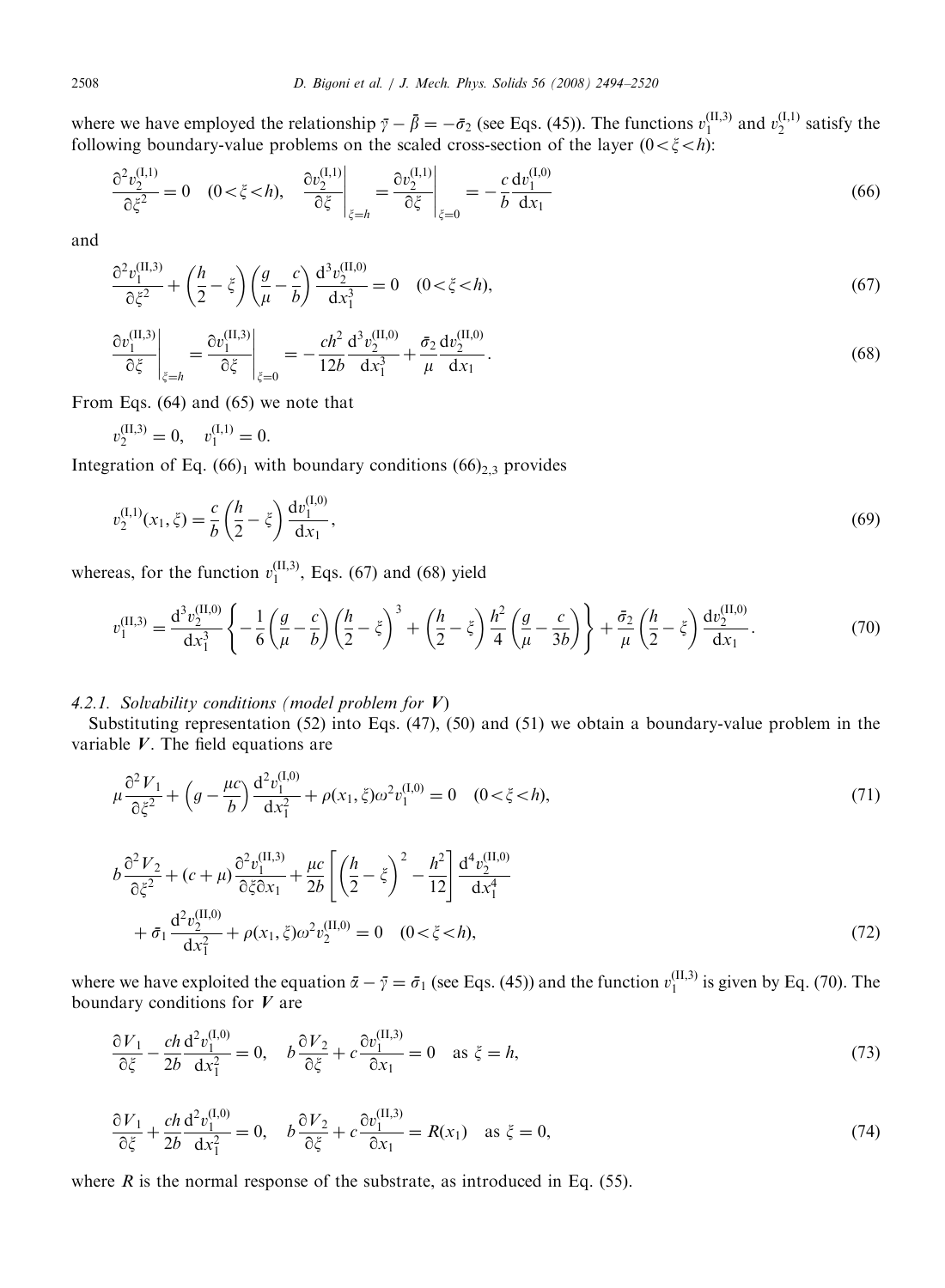The solvability conditions of differential equations (71) and (72) subject to the boundary conditions  $(73)$ – $(74)$  can be written as

$$
\int_0^h \left\{ \left( g - \frac{\mu c}{b} \right) \frac{d^2 v_1^{(1,0)}}{dx_1^2} + \rho(x_1, \xi) \omega^2 v_1^{(1,0)} \right\} d\xi + \frac{\mu ch}{b} \frac{d^2 v_1^{(1,0)}}{dx_1^2} = 0 \tag{75}
$$

for axial vibrations and

$$
\int_0^h \left\{ (c+\mu) \frac{\partial^2 v_1^{(\text{II},3)}}{\partial \xi \partial x_1} + \frac{\mu c}{2b} \left[ \left( \frac{h}{2} - \xi \right)^2 - \frac{h^2}{12} \right] \frac{\partial^4 v_2^{(\text{II},0)}}{\partial x_1^4} + \bar{\sigma}_1 \frac{\partial^2 v_2^{(\text{II},0)}}{\partial x_1^2} + \rho(x_1, \xi) \omega^2 v_2^{(\text{II},0)} \right\} d\xi - c \frac{\partial v_1^{(\text{II},3)}}{\partial x_1} \bigg|_{\xi=h} + c \frac{\partial v_1^{(\text{II},3)}}{\partial x_1} \bigg|_{\xi=0} - R = 0 \tag{76}
$$

for transversal vibrations of the layer. The substitution of Eq. (70) into Eqs. (75) and (76) leads to the differential equations (53) and (54) for axial and transversal vibrations.

#### 5. Response of the substrate

In the asymptotic formulation, the response of the half space is 'condensed' in the response function  $R$ , Eq. (55). This function is separately derived in this section for the two cases of homogeneous (where a planewave solution is sufficient to capture the response) and inhomogeneous (i.e. with inhomogeneous mass density) layer for an orthotropic half space subject to a prestress state with principal directions aligned parallel to axes  $x_1$ , and  $x_2$ . For simplicity, the results will be finally particularized to incremental isotropic elasticity without prestress.

## 5.1. The case of the homogeneous layer: plane waves capture the solution

For a homogeneous layer, the solution in the half space is represented by plane waves. In particular, with reference to a generic prestressed, orthotropic material, Eqs. (16), the incremental displacement satisfying the equations of incremental equilibrium  $\lbrack \rho = 0$  in Eqs. (18)] admits the representation

$$
v_1^s = A_1 e^{kr_1 x_2 + ikx_1} + A_2 e^{kr_2 x_2 + ikx_1}, \quad v_2^s = -i(c^s + \gamma^s) \left( A_1 \frac{r_1}{b^s r_1^2 - \alpha^s} e^{kr_1 x_2} + A_2 \frac{r_2}{b^s r_2^2 - \alpha^s} e^{kr_2 x_2} \right) e^{ikx_1}, \quad (77)
$$

where  $A_1$  and  $A_2$  are constants and  $r_1$  and  $r_2$  are the solutions with positive real part of the characteristic equation

$$
b^{s}\beta^{s}r^{4} - [a^{s}b^{s} + \alpha^{s}\beta^{s} - (c^{s} + \gamma^{s})^{2}]r^{2} + a^{s}\alpha^{s} = 0.
$$
\n(78)

For *isotropic elasticity*, in which  $r = \pm 1$ , the representation (77) is not valid. The new solution, which satisfies the Navier equations, is

$$
v_1^s = \mathbf{i} \left[ A_1 + A_2 \left( \frac{\lambda^s + 3\mu^s}{k(\lambda^s + \mu^s)} + x_2 \right) \right] e^{ikx_1 + kx_2}, \quad v_2^s = (A_1 + A_2 x_2) e^{ikx_1 + kx_2}.
$$

Imposing the boundary conditions (57), namely  $v_1^s(x_1, 0) = 0$ ,  $v_2^s(x_1, 0) = v_2^{\text{(II,0)}}(x_1)$ , we obtain  $A_1 = -A_2$ , so that Eq. (77)<sub>2</sub> at  $x_2 = 0$  gives

$$
v_2^{(II,0)}(x_1) = -iA_1(c^s + \gamma^s) \left( \frac{r_1}{b^s r_1^2 - \alpha^s} + \frac{r_2}{b^s r_2^2 - \alpha^s} \right) e^{ikx_1}.
$$
\n(79)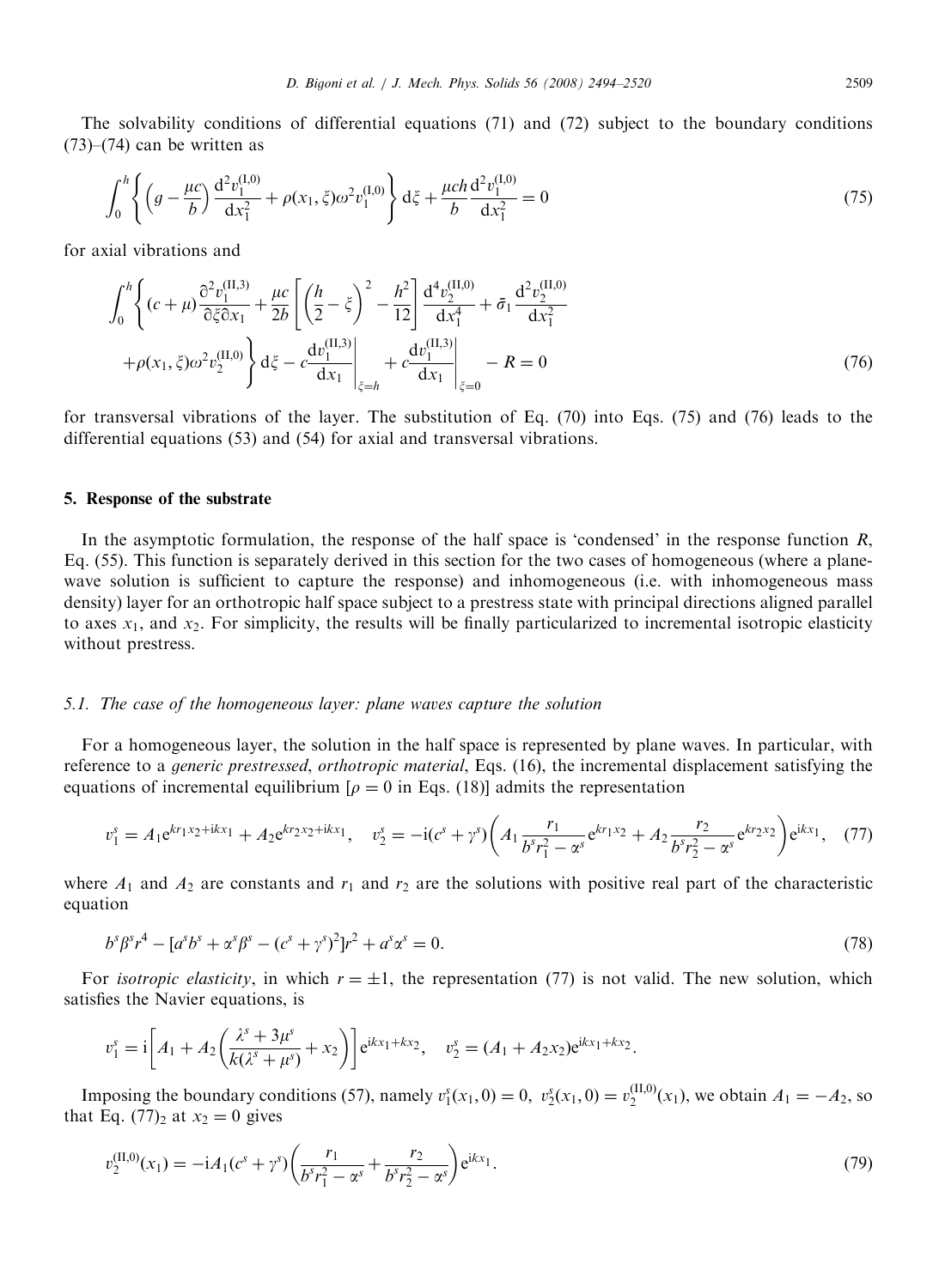Taking the gradient of incremental displacement (77), with the help of Eq. (79), we obtain

$$
v_{1,1}^{s} = -k(e^{kr_{1}x_{2}} - e^{kr_{2}x_{2}}) \left( \frac{r_{1}(c^{s} + \gamma^{s})}{b^{s}r_{1}^{2} - \alpha^{s}} + \frac{r_{2}(c^{s} + \gamma^{s})}{b^{s}r_{2}^{2} - \alpha^{s}} \right)^{-1} v_{2}^{(\text{II},0)}(x_{1}),
$$
  
\n
$$
v_{2,2}^{s} = k \left( \frac{r_{1}^{2}}{b^{s}r_{1}^{2} - \alpha^{s}} e^{kr_{1}x_{2}} + \frac{r_{2}^{2}}{b^{s}r_{2}^{2} - \alpha^{s}} e^{kr_{2}x_{2}} \right) \left( \frac{r_{1}}{b^{s}r_{1}^{2} - \alpha^{s}} + \frac{r_{2}}{b^{s}r_{2}^{2} - \alpha^{s}} \right)^{-1} v_{2}^{(\text{II},0)}(x_{1}),
$$
\n(80)

and the traction at  $x_2 = 0$  becomes

$$
\dot{t}_{22}^s = kb^s \frac{r_1^2 (b^s r_2^2 - \alpha^s) + r_2^2 (b^s r_1^2 - \alpha^s)}{r_1 (b^s r_2^2 - \alpha^s) + r_2 (b^s r_1^2 - \alpha^s)} v_2^{(II,0)}(x_1),\tag{81}
$$

representing the incremental normal nominal traction at the surface of the half space as a function of the transversal incremental displacement.

In the special case of linear isotropic elastic substrate without prestress, a similar procedure leads to the following expression of the incremental nominal traction at  $x_2 = 0$ :

$$
\dot{t}_{22}^s = k \frac{2\mu^s(\lambda^s + 2\mu^s)}{\lambda^s + 3\mu^s} v_2^{(\text{II},0)}(x_1).
$$
\n(82)

## 5.1.1. Spring model for the elastic half space

Eq. (81) shows that the half space behaves as a bed of independent springs with transverse stiffness given by  $kS_t$ , where

$$
S_t = b^s \frac{r_1^2 (b^s r_2^2 - \alpha^s) + r_2^2 (b^s r_1^2 - \alpha^s)}{r_1 (b^s r_2^2 - \alpha^s) + r_2 (b^s r_1^2 - \alpha^s)}.
$$
\n(83)

Effects of prestress and orthotropy of the half space, which are now considered for the first time, are fully accounted for in Eq. (83). In the particular case of isotropic behaviour and null prestress, the stiffness can be obtained from Eq. (82) in the form

$$
S_t = \frac{2(1 - v^s)^2}{3 - 4v^s} \frac{E^s}{1 - v^{s2}},\tag{84}
$$

in which the plane-strain elastic modulus  $E^{s}/(1 - v^{s2})$  has been written explicitly.

Referring to the problem of flexural vibrations of a layer, we can state that, coherently with the assumptions of Eqs. (46) and (55), the function R in Eq. (54) may be written as

$$
R = \varepsilon^{-3} i_{22}^s = k \bar{S}_t v_2^{(\text{II},0)}(x_1),\tag{85}
$$

where, according to Eq. (84),

$$
\bar{S}_t = \frac{2(1 - v^s)^2}{3 - 4v^s} \frac{\bar{E}^s}{1 - v^{s2}},\tag{86}
$$

and  $\bar{E}^s$  has the same order as the tangent modulus of the layer.

It is important to note that Eqs. (83) and (84) provide the stiffnesses of the bed of springs equivalent to the elastic half space as functions of the wavenumber k. This dependence also appears in other estimates known in the literature [\(Biot, 1937; Gough et al., 1940](#page-26-0)). Since these have been recently often used for analysing problems of engineering relevance (see for instance [Karam and Gibson, 1995; Kardomateas, 2005; Wilder et al., 2006](#page-26-0)), we discuss this point in detail.

[Biot \(1937\)](#page-26-0) has analysed a three-dimensional problem of quasi-static bending of a (finite-width) beam on an elastic half space subject to sinusoidal loading. A comparison with his results is not straightforward, however, to reproduce our results we have assumed an infinite width of the beam and  $\Psi(\beta)/C = 1$ . We have found that Biot's result coincides with Eq. (84), in the incompressible case,  $v^s = 0.5$ . [Gough et al. \(1940\)](#page-26-0) extended the Biot approach to the study of the plane-strain buckling of a thin coating bonded to an elastic substrate, therefore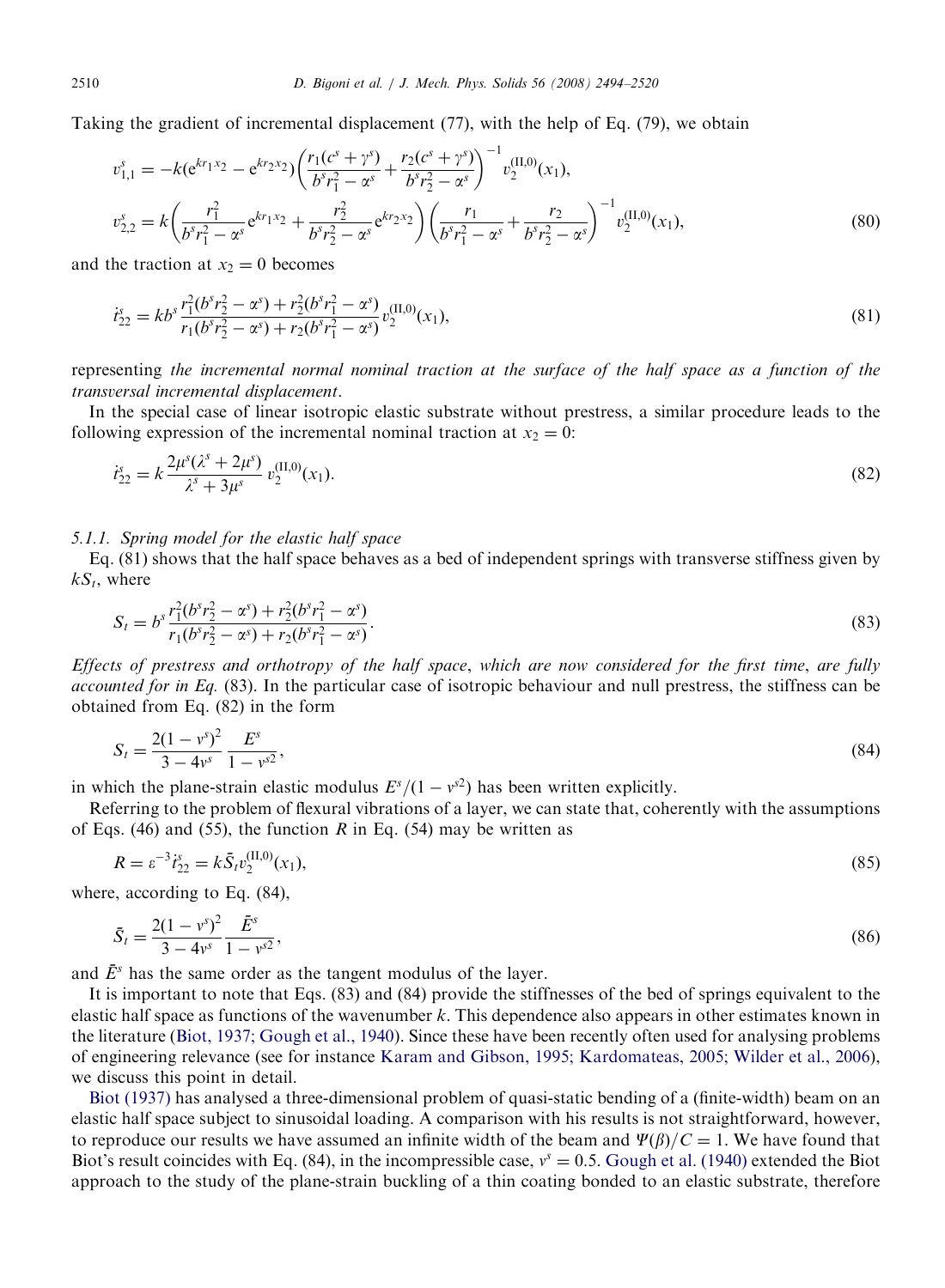obtaining the following estimate for  $S_t$ :

$$
S_t^{\text{Gough}} = \frac{2E^s}{(1 + v^s)(3 - v^s)},\tag{87}
$$

that differs from values (84) less than 25% for  $v^s = 0.5$ . The reason for the discrepancy is that Eq. (84) has been obtained by imposing null tangent displacement at the free surface of the half space, while Eq. (87) has been calculated assuming vanishing shear stress.

## 5.2. The integral representation and spring model for the response of the half space

In our asymptotic model the normal component of the displacement of the surface of the half space for flexural vibrations is prescribed to be equal to  $v_2^{\text{(II,0)}}$ , while the parallel component is null, Eq. (57). In general, the displacements of the elastic half space are given by the integral equation

$$
v_g^s(\mathbf{y}) = -\int_{-\infty}^{\infty} [t_2^{(g)}(\mathbf{x} - \mathbf{y}) v_2^{(\text{II},0)}(x_1)]_{x_2=0} \, \mathrm{d}x_1,\tag{88}
$$

where y is an internal point of the half space and  $t_2^{(g)}$  is the second component of the two-dimensional Green's function for tractions of the half space with null displacement on the boundary. Assuming for simplicity that the half space is made up of a linearly elastic isotropic material,<sup>4</sup> the function  $t_2^{(g)}$  admits the representation

$$
t_2^{(g)} = -\frac{1}{4\pi(1 - v^s)} \frac{x_g - y_g}{|\mathbf{x} - \mathbf{y}|^2} \left( 2v^s \delta_{1g} + 2(1 - v^s) \delta_{2g} + 1 - 2\frac{(x_1 - y_1)^2}{|\mathbf{x} - \mathbf{y}|^2} \right) + Q_2^{(g)}(\mathbf{x}, \mathbf{y}),
$$

where repeated indices are not summed, the singular terms are the same of the infinite body Green's function and  $Q_2^{(g)}$  is a nonsingular term [\(Sheremet, 1984\)](#page-26-0). Therefore, Eq. (88) becomes

$$
v_g^s(\mathbf{y}) = \frac{1}{4\pi(1 - \mathbf{v}^s)} \int_{-\infty}^{\infty} \left[ \frac{x_1 \delta_{1g} - y_g}{(x_1 - y_1)^2 + y_2^2} \left( 2\mathbf{v}^s \delta_{1g} + 2(1 - \mathbf{v}^s) \delta_{2g} + 1 - 2 \frac{(x_1 - y_1)^2}{(x_1 - y_1)^2 + y_2^2} \right) - Q_2^{(g)}(x_1, 0; y_1, y_2) \right] v_2^{(II, 0)}(x_1) dx_1.
$$
\n(89)

Taking the gradient of Eq. (89) with respect to y and evaluating it at  $y_2 = 0$  gives

$$
v_{i,i}^s(y_1,0) = -\frac{1-2v^s}{4\pi(1-v^s)} \int_{-\infty}^{\infty} \frac{v_2^{(\text{II},0)}(s)}{(s-y_1)^2} \, \mathrm{d}s - \int_{-\infty}^{\infty} \frac{\partial Q_2^{(g)}(x_1,0;y_1,y_2)}{\partial y_i} \bigg|_{y_2=0} v_2^{(\text{II},0)}(x_1) \, \mathrm{d}x_1,\tag{90}
$$

where repeated indices are not summed. The normal traction at  $x_2 = 0$  can therefore be evaluated combining Eq. (90) with the constitutive equation of the substrate, i.e.

$$
\dot{t}_{22}^s = \frac{E^s}{(1 + v^s)(1 - 2v^s)} [v^s v_{1,1}^s + (1 - v^s) v_{2,2}^s],
$$

so that restricting the attention to the Hadamard integral in Eq. (90), we obtain

$$
\dot{t}_{22}^s \sim -\frac{E^s}{4\pi(1 - v^{s2})} \oint_{-\infty}^{\infty} \frac{v_2^{(II,0)}(s)}{(s - y_1)^2} ds.
$$
\n(91)

As in the case of anti-plane motion and similarly to the cut-off distance usually introduced in the modelling of particle interactions calculated from Lennard-Jones potentials, we introduce now a 'cut-off interaction length' d, outside which the layer/half space interaction is neglected (this interaction length will later be explicitly evaluated for homogeneous layer). As a consequence, the Hadamard integral (91) can be reduced to

<sup>&</sup>lt;sup>4</sup>Prestress and anisotropy can be accounted for in the way shown by [Bigoni and Capuani \(2002, 2005\).](#page-25-0)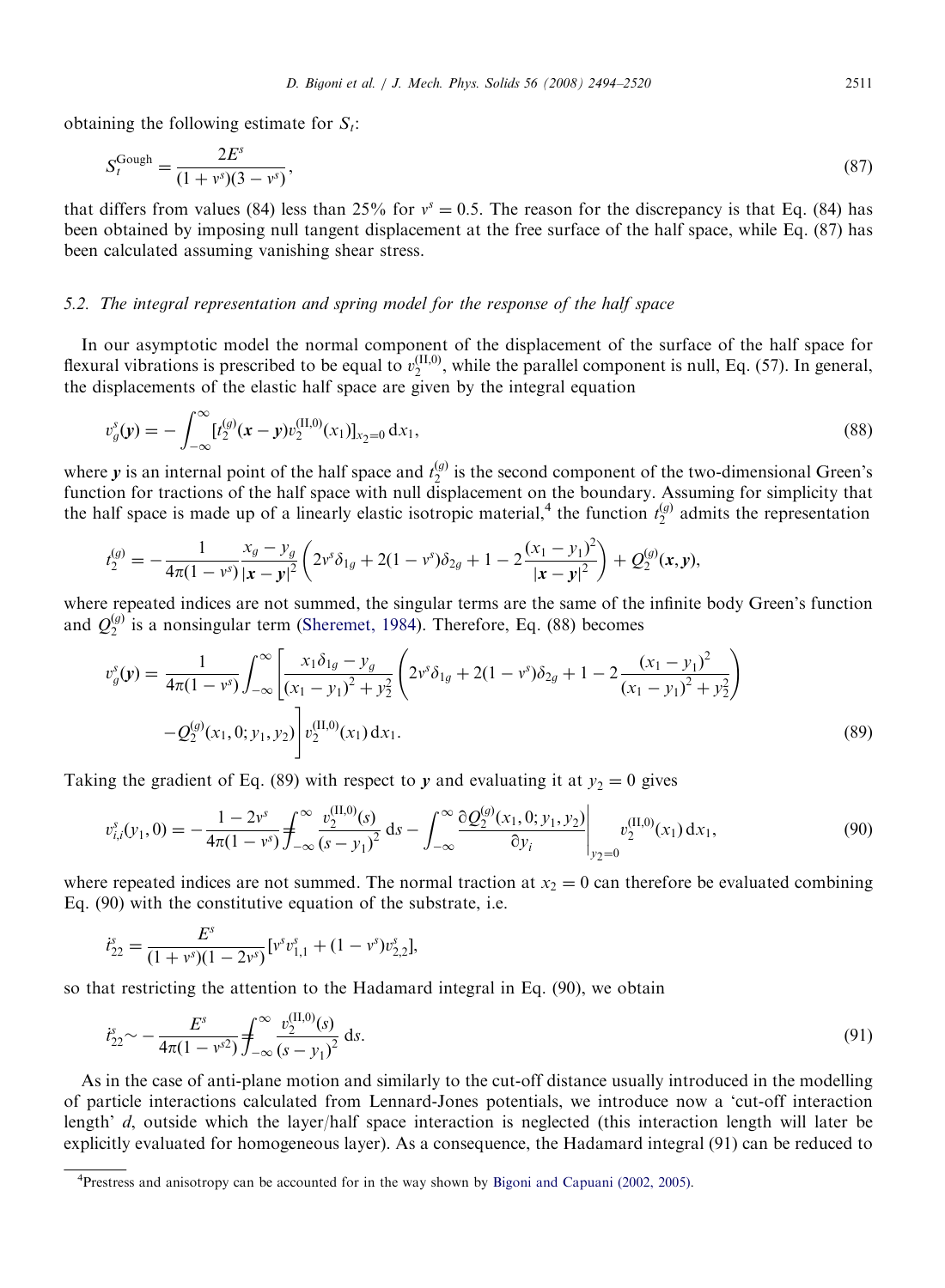a Cauchy integral

$$
\oint_{y_1-d}^{y_1+d} \frac{v_2^{(\text{II},0)}(s)}{(s-y_1)^2} \,\mathrm{d}s = -\frac{2v_2^{(\text{II},0)}(y_1)}{d} + \int_{y_1-d}^{y_1+d} \frac{v_2^{(\text{II},0)}(s) - v_2^{(\text{II},0)}(y_1)}{(s-y_1)^2} \,\mathrm{d}s. \tag{92}
$$

In cases when the interaction length d is much smaller that  $1/k$  the first term at the right-hand side of Eq. (92) becomes dominant and hence the incremental normal traction on the surface of the substrate can be approximated according to the formula

$$
\dot{t}_{22}^s \sim \frac{E^s}{2d\pi (1 - v^{s2})} v_2^{(\text{II},0)}(y_1),\tag{93}
$$

i.e. to this order of approximation the normal traction depends linearly on the imposed vertical displacement. Eq. (93) shows that the half space behaves as a bed of springs even when the layer is inhomogeneous, provided an interaction length is introduced, which cuts-off the layer/half space transmission.

## 6. The solution for a homogeneous layer and comparisons between the various approximations

It is shown in this section that the asymptotic solution of plane-strain vibrations of a (prestressed and orthotropic) layer on a soft half space can be solved in a closed-form, when the layer is assumed homogeneous. This solution will be compared to the exact solution (not available in a closed-form, given in Appendix B for completeness, and used in the examples under the assumption that coefficients in Eq. (6) are given by Eqs. (8)), to test the validity of the asymptotic approximation.

## 6.1. Closed-form asymptotic solution

For a homogeneous layer of constant density  $\hat{\rho}(x_1) = \rho$ , the solution of long-wavelength vibrations can be expressed in terms of plane waves. Then assuming the representation

$$
v_1^{(I,0)} = w_1^{(I,0)} e^{ikx_1}, \quad v_2^{(II,0)} = w_2^{(II,0)} e^{ikx_1}, \tag{94}
$$

the dispersion equation for axial vibrations can be easily obtained from Eq. (53) as

$$
\omega = k \sqrt{\frac{g}{\rho}},\tag{95}
$$

showing that for longitudinal vibration of an infinite, free-standing beam the circular frequency is a linear function of the wavenumber.

On the other hand, the use of Eq. (81) (or Eq. (82)) in Eq. (54) provides the dispersion equation for bending vibrations, namely

$$
\frac{\rho \omega^2 h^2}{g} = \frac{1}{12} (kh)^4 + \frac{\bar{\sigma}_1 - \bar{\sigma}_2}{g} (kh)^2 + \frac{\bar{S}_t}{g} kh.
$$
\n(96)

Eqs. (95) and (96), with the help of boundary conditions (73)–(74), may be used to solve Eqs. (71)–(72) in terms of the functions  $V_1$  and  $V_2$  appearing at zeroth-order in the asymptotic representation (52). The result is

$$
V_1 = \frac{k^2 c}{2b} \xi (h - \xi) w_1^{(I,0)} e^{ikx_1},
$$
  
\n
$$
V_2 = \left\{ \frac{k^2 (c + \mu)}{2b} \left[ \frac{k^2 \eta_1}{32} (h - 2\xi)^4 + \left( k^2 h^2 \eta_2 - \frac{\bar{\sigma}_2}{\mu} \right) (\xi - h) \xi \right] - \frac{k^4 \mu c}{24b^2} \xi^2 (h - \xi)^2 - \left( \frac{k^4 h^2}{12} g - k^2 \bar{\sigma}_2 + \frac{k \bar{S}_t}{h} \right) \frac{\xi^2}{2b} + G \xi \right\} w_2^{(II,0)} e^{ikx_1},
$$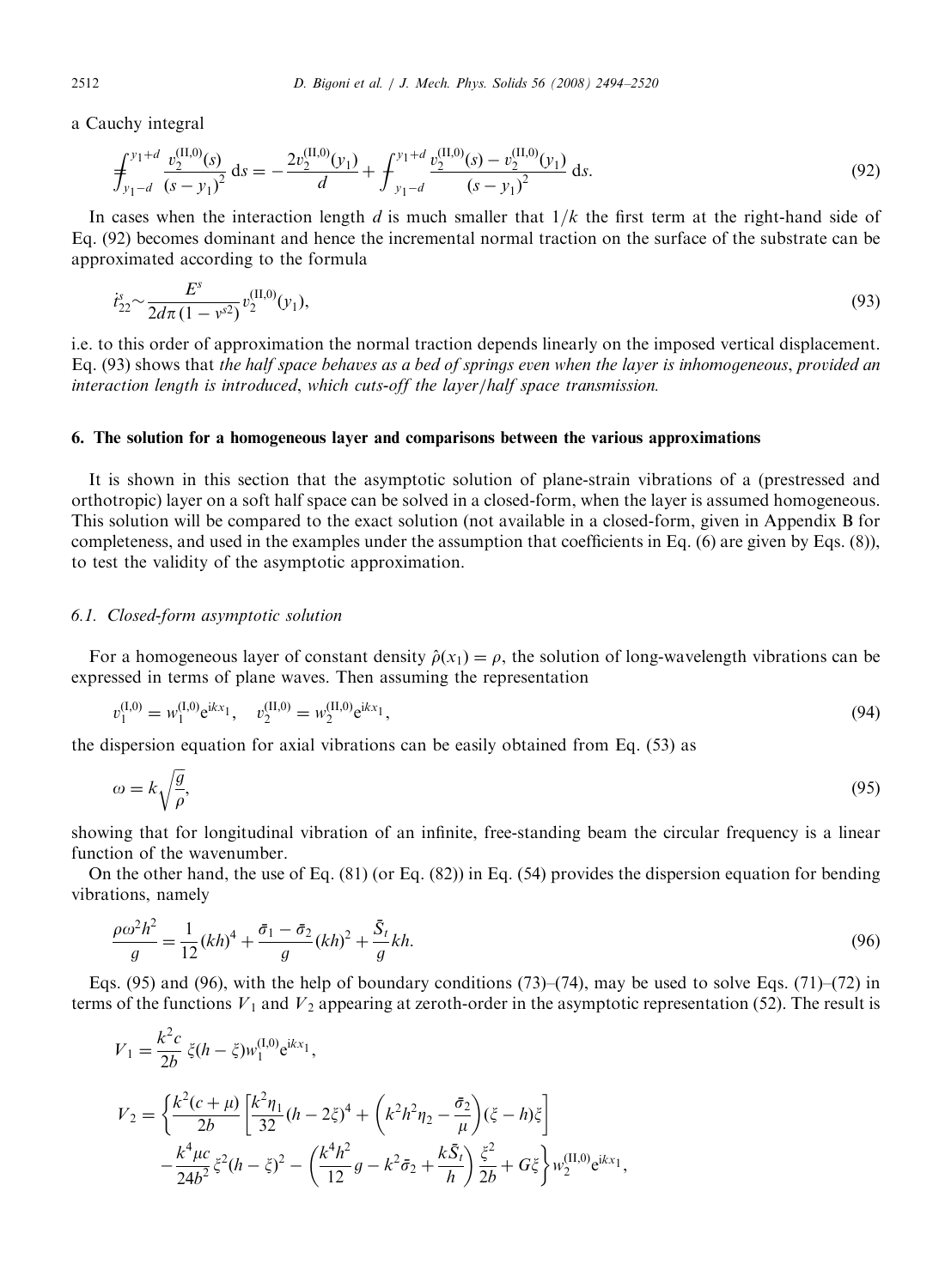where

$$
\eta_1 = -\frac{1}{6} \left( \frac{g}{\mu} - \frac{c}{b} \right), \quad \eta_2 = \frac{1}{4} \left( \frac{g}{\mu} - \frac{c}{3b} \right), \quad G = \frac{k^4 h^3}{24b} g + \frac{k \bar{S}_t}{b} - \frac{k^2 h \bar{\sigma}_2}{2b}.
$$

Repeating now steps 2–4 of Section 4.2, we obtain the closed-form representation of the asymptotic solution (52) for a homogeneous layer. In particular, for pure axial vibrations we can take  $w_2^{(II,0)} = 0$  and introduce the normalization  $w_1^{(I,0)}/\varepsilon^2 = 1$ , while for flexural vibrations  $w_1^{(I,0)} = 0$  and  $w_2^{(II,0)}/\varepsilon^4 = 1$ . Therefore, for *axial* vibrations we obtain

$$
v_1(x_1, x_2) = \left[1 + \frac{\bar{k}^2 c}{2b} \,\bar{x}_2 (1 - \bar{x}_2)\right] e^{ikx_1}, \quad v_2(x_1, x_2) = i\bar{k} \frac{c}{b} \left(\frac{1}{2} - \bar{x}_2\right) e^{ikx_1},\tag{97}
$$

while for *flexural vibrations* 

$$
v_1(x_1, x_2) = i\bar{k} \left(\frac{1}{2} - \bar{x}_2\right) \left[1 - \bar{k}^2 \eta_1 \left(\frac{1}{2} - \bar{x}_2\right)^2 - \bar{k}^2 \eta_2 + \frac{\sigma_2}{\mu}\right] e^{ikx_1},
$$
  
\n
$$
v_2(x_1, x_2) = \left\{1 - \bar{k} \frac{S_t}{2b} (\bar{x}_2 - 2) \bar{x}_2 - \frac{\bar{k}^2 c}{2b} \left[\left(\bar{x}_2 - \frac{1}{2}\right)^2 - \frac{1}{12} + \frac{\sigma_2}{\mu} (\bar{x}_2 - 1) \bar{x}_2\right] + \frac{\bar{k}^4}{2b} \left[-\frac{g(\bar{x}_2 - 1)\bar{x}_2}{12} + (c + \mu) \left(\frac{\bar{k}^2 \eta_1}{32} (1 - 2\bar{x}_2)^4 + \eta_2 (\bar{x}_2 - 1) \bar{x}_2\right) - \frac{\mu c (1 - \bar{x}_2)^2 \bar{x}_2^2}{12b}\right] e^{ikx_1},
$$
\n(98)

where the relationships  $\varepsilon^3 \bar{S}_t = S_t$  (see Eq. (85)<sub>2</sub>) and  $\varepsilon^2 \bar{\sigma}_2 = \sigma_2$  (Eq. (45)) have been exploited and, as remarked in Section 4.1.1, the displacement fields  $v_1, v_2$  associated with axial vibrations do not depend on the properties of the half space.

It is possible now to compare the asymptotic representations to the exact solution for an orthotropic, prestressed layer (reported in Appendix B), both in terms of dispersion equations and incremental displacement fields. To this end, Eq. (96) can be used to be compared to Eq. (B.7), in which the effective layer thickness *ch* must be employed in place of *h*. It is important to note that *the asymptotic analysis captures only* the first two frequencies obtained from the numerical solution of Eq. (B.7). In particular, the first frequency corresponds to flexural vibrations of the layer, while the second frequency corresponds to axial vibrations of the layer.

We focus the discussion on bending modes only. For the asymptotic approximation, Eq. (96) retains the main features of the model, namely, prestress and stiffness of the half space.

The comparison in terms of dispersion diagrams is reported in [Fig. 3](#page-20-0). In [Fig. 3](#page-20-0)a, the half space is much softer than the layer ( $E^s/g = 0.02$ ) and a relatively small tensile prestress is applied ( $\sigma_1/g = 0.0077$ ). In this figure also the case of a non-null mass density of the half space is included (high contrast between the densities as in flexible electronics has been chosen,  $\rho^{s}/\rho = 0.05$ ), which allows a judgment on the accuracy of our asymptotic model, employed beyond the situation of null mass density of the half space.

The agreement between the numerical and asymptotic solutions is excellent in the range of long-wavelengths  $(k<0.6-0.7)$ . Moreover, in [Fig. 3](#page-20-0)b it is shown that even when the stiffnesses of the two media are comparable, i.e. when  $E^s/g = 1.5$  ( $S_t/g = 0.897$ ) (and also for tensile longitudinal prestresses in the layer  $\sigma_1$  on the order  $0.1g$ ), the asymptotic solution captures the dispersion properties for long-wavelength flexural vibrations.

However, the mode shapes of the exact and the asymptotic analyses ([Fig. 4](#page-21-0)) reveal that the latter method is accurate only for  $E^s/g < 0.01$  and for the tensile prestress  $\sigma_1 < 0.02g$  which is at the edge of the range of validity of the asymptotic method.

The dispersion diagram predicted by the closed-form asymptotic solution captures correctly the exact behaviour obtained numerically, even when the frequency diagram evidences a local minimum. The condition when this local minimum 'touches' the horizontal axis represents the layer bifurcation (or buckling) which, for the case under consideration, corresponds to a prestress  $\sigma_{\text{1,buck}}/g = -0.048$  and a wavenumber  $k = 0.41$ . These values may be calculated through the asymptotic approximation by imposing  $\omega = 0$ , so that Eq. (96) leads to the following evaluation of the bifurcation load and the critical wavenumber (found also by [Gough](#page-26-0)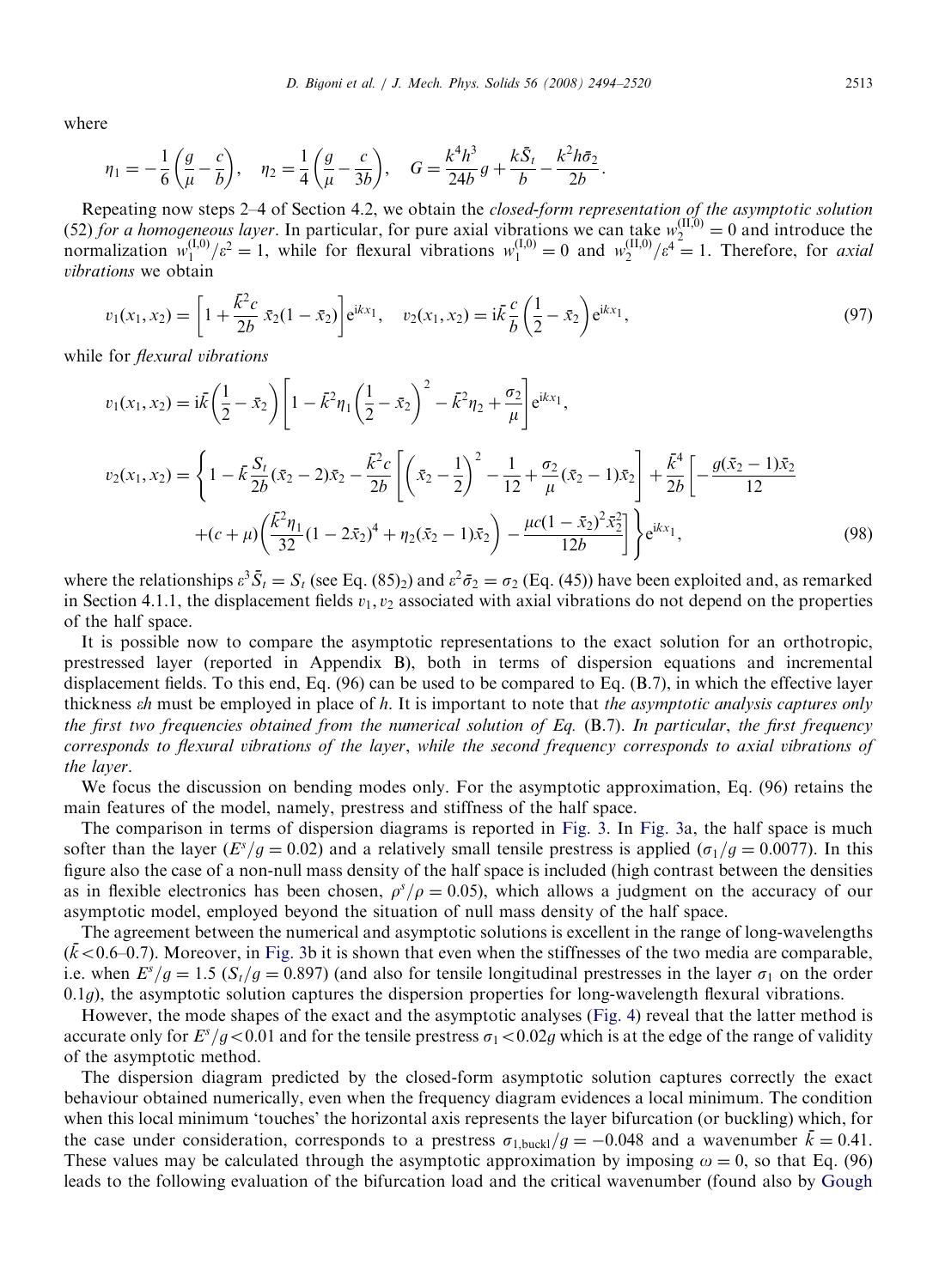<span id="page-20-0"></span>

Fig. 3. Dimensionless frequency  $\hat{\omega} = \omega h \sqrt{\rho/g}$  against the dimensionless wavenumber  $\bar{k}$  for long-wavelength bending modes. Solid line: asymptotic, closed-form analysis, Eq. (96); black dots: lowest frequency obtained with the exact, numerical approach (Appendix B). Part (a): small prestress and small stiffness of the half space  $(E^s/g = 0.02, v^s = 0.3, S_t/g = 0.0120, \sigma_1/g = 0.0077, \sigma_2 = 0)$ , a case of non-null mass density in the half space,  $\rho^s/\rho = 0.05$ , is also reported. Part (b): small prestress and stiffness of the half space comparable with that of the layer  $(E^s/g = 1.5, v^s = 0.3, S_t/g = 0.897, \sigma_1/g = 0.0077, \sigma_2 = 0)$ . Part (c): prestress close to the buckling stress  $(\sigma_{1,\text{buck}}/g = -0.048)$ and small stiffness of the half space  $(E^s/g = 0.02, v^s = 0.3, S_t/g = 0.0120, \sigma_1/g = -0.043, \sigma_2 = 0)$ .

[et al., 1940,](#page-26-0) in the particular case of isotropic elasticity)

$$
\left(\frac{\bar{\sigma}_1 - \bar{\sigma}_2}{g}\right)_{\text{buckl}} = -0.825 \left(\frac{\bar{S}_t}{g}\right)^{2/3}, \quad (kh)_{\text{buckl}} = \left(6\frac{\bar{S}_t}{g}\right)^{1/3}.
$$
\n(99)

It becomes clear from Eq. (99) that the layer is subject to a compressive stress very close to the bifurcation condition in Fig. 3c.

The fact emerging from Fig. 3c, that the dispersion curve is 'N-shaped', thus evidencing a negative group velocity zone, is connected to a dynamic instability. This feature is neither an artefact of the asymptotic analysis nor a consequence of the zero-mass assumption for the half space, since it is confirmed by numerical results obtained with the exact solution (in which a small, but non-null, mass density has been considered, namely,  $\rho^{s}/\rho = 10^{-6}$ ). To substantiate this point, further results are shown in [Fig. 5,](#page-22-0) relative to the same parameters used for Fig. 3c, except that now the prestress and the mass density are higher:  $\sigma_1/g = -0.046$  and  $\rho^{s}/\rho = 0.01$  for [Fig. 5](#page-22-0)a, while  $\rho^{s}/\rho = 0.1$  for Fig. 5b. The transition when the dispersion diagram becomes flat, corresponding to a zero group velocity, is characterized by a prestress value predicted by the asymptotic analysis equal to  $\sigma_1/g = -0.0344$ , while the exact approach provides  $\sigma_1/g = -0.0385$ .

## 6.2. Estimate of the interaction length

The substitution of Eq. (93) into Eq. (54) yields the spring-type approximation for bending vibrations for an elastic isotropic half space,

$$
-\frac{h^3}{12}g\frac{d^4v_2^{(\text{II},0)}}{dx_1^4} + h(\bar{\sigma}_1 - \bar{\sigma}_2)\frac{d^2v_2^{(\text{II},0)}}{dx_1^2} + \left(h\hat{\rho}\omega^2 - \frac{\bar{E}^s}{2\pi d(1 - v^{s2})}\right)v_2^{(\text{II},0)} = 0,\tag{100}
$$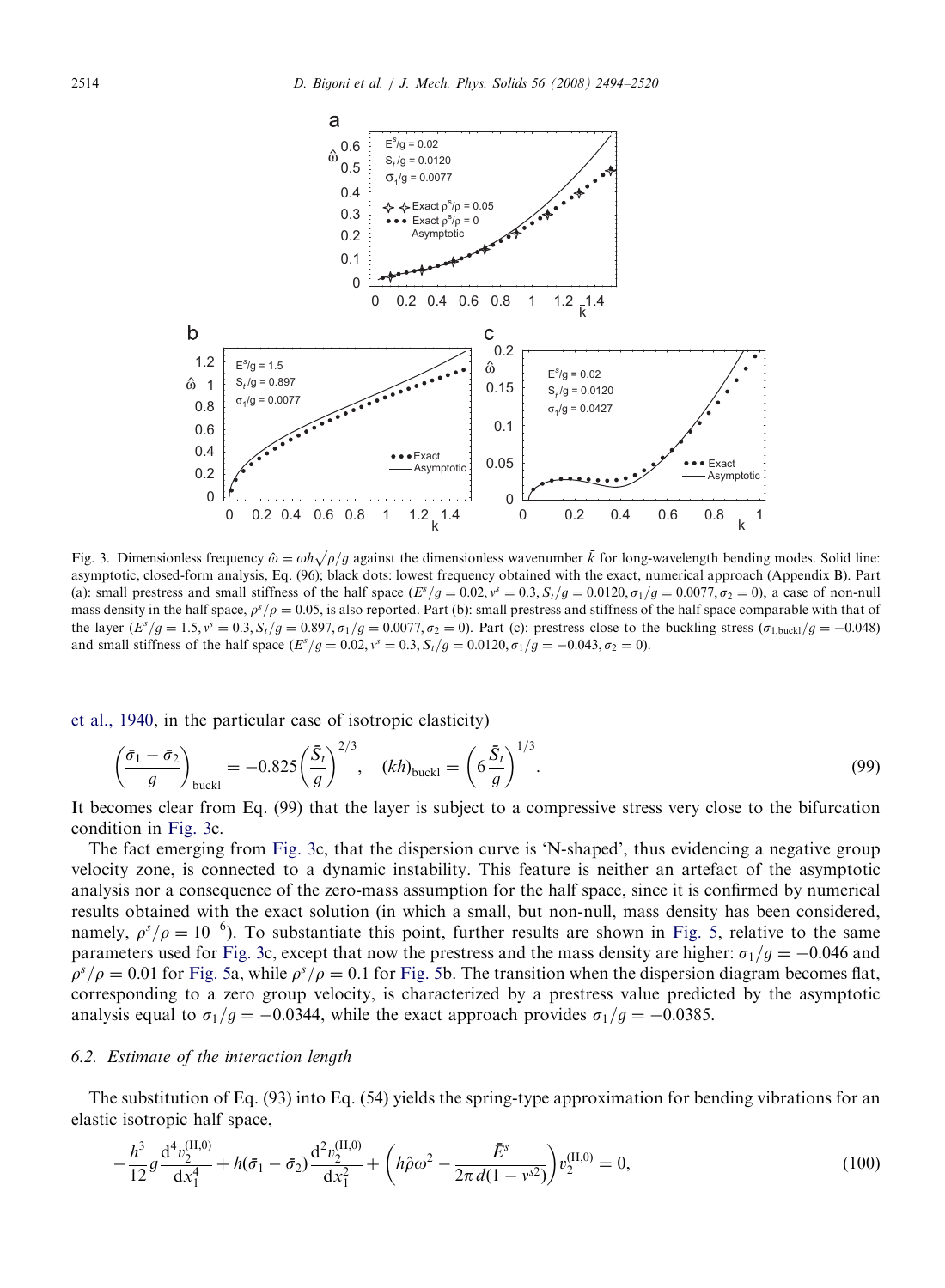

<span id="page-21-0"></span>

Fig. 4. Normalized displacement field of a flexural mode for  $\bar{k} = 0.2$ . Part (a):  $E^s/g = 0.005$ ,  $v^s = 0.3$ ,  $S_t/g = 0.0030$ ,  $\sigma_1/g = 0.0077$ ,  $\sigma_2 = 0$ . Part (b):  $E^s/g = 0.005$ ,  $v^s = 0.3$ ,  $S_t/g = 0.0030$ ,  $\sigma_1/g = 0.0384$ ,  $\sigma_2 = 0$ . Part (c):  $E^s/g = 0.02$ ,  $v^s = 0.3$ ,  $S_t/g = 0.0120$ ,  $\sigma_1/g = 0.0077$ ,  $\sigma_2 = 0$ . Solid line: exact, numerical approach (Appendix B); dashed line: asymptotic, closed-form analysis, Eq. (98).

which gives, in the case of a homogeneous layer  $[\hat{\rho}(x_1) = \rho]$ , the dispersion equation

$$
\frac{\rho \omega^2 h^2}{g} = \frac{(kh)^4}{12} + (kh)^2 \frac{\bar{\sigma}_1 - \bar{\sigma}_2}{g} + \frac{\bar{E}^s h}{2\pi g \, d(1 - v^{s2})}.
$$
\n(101)

The comparison between Eqs. (101) and (96), with  $\bar{S}_t$  defined by Eq. (86), yields an estimate of the interaction length normalized through multiplication by the wavenumber  $k$ 

$$
kd = \frac{3 - 4v^s}{4\pi(1 - v^s)^2}.
$$
\n(102)

Eq. (102) provides an estimate of the interaction length d for flexural vibrations that for  $v^s = 0.3$  is about  $\frac{1}{20}$  of the wavelength.

## 7. Band gaps are 'shifted' by the prestress in the layer

We consider in this section the dynamics of a stiff, thin elastic layer with periodic, piecewise constant mass density resting on a soft isotropic half space and, using the Bloch–Floquet analysis, we show that this system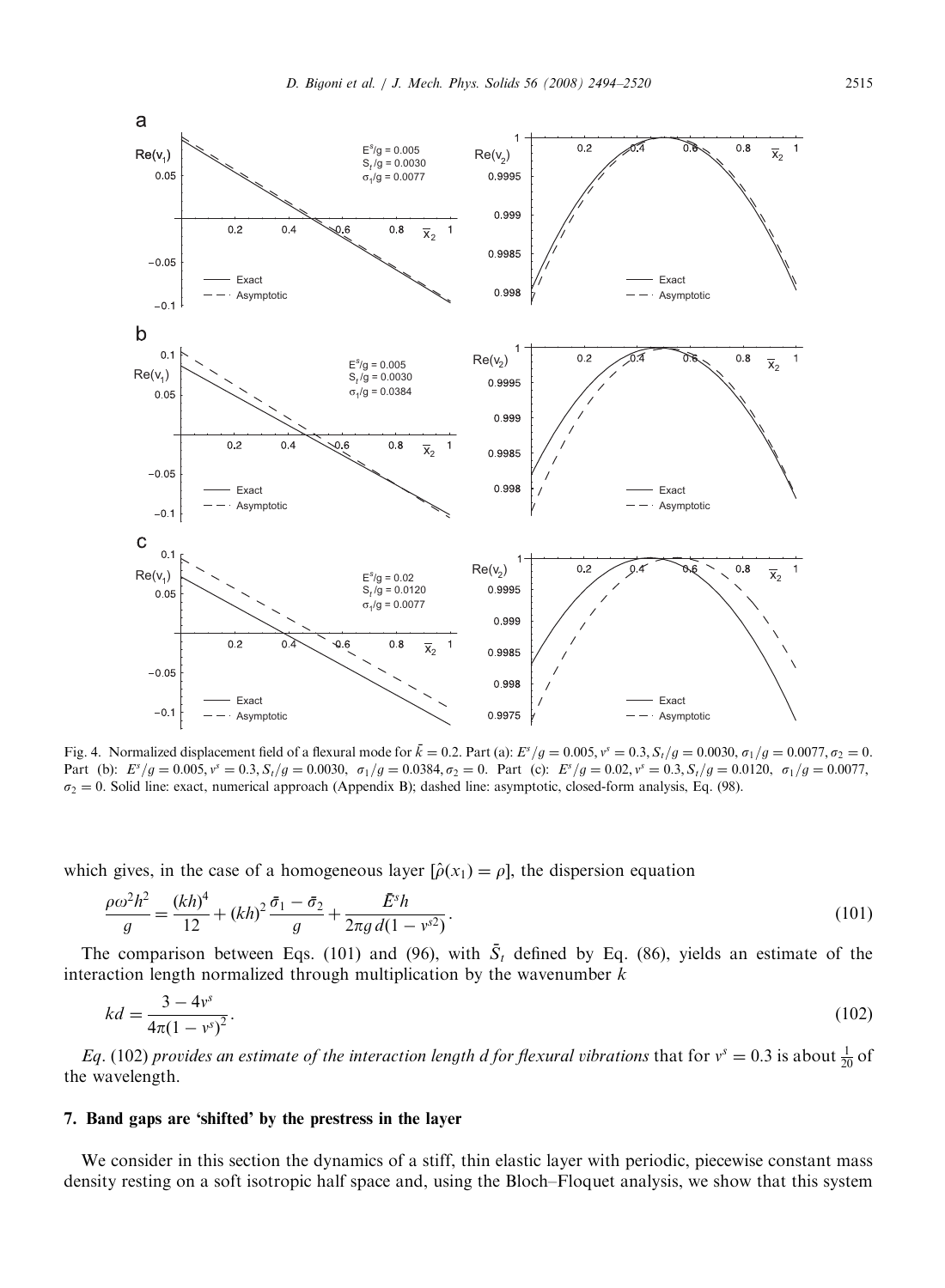<span id="page-22-0"></span>

Fig. 5. Dimensionless frequency  $\hat{\omega} = \omega h \sqrt{\rho/g}$  against the dimensionless wavenumber  $\vec{k}$  for long-wavelength bending modes. Solid line: asymptotic, closed-form analysis, Eq. (96); black dots: lowest frequency obtained with the exact, numerical approach (Appendix B). Part (a):  $E^s/g = 0.02$ ,  $v^s = 0.3$ ,  $S_t/g = 0.0120$ ,  $\sigma_1/g = -0.046$ ,  $\sigma_2 = 0$ ,  $\rho^s/\rho = 0.01$ . Part (b):  $E^s/g = 0.02$ ,  $v^s = 0.3$ ,  $S_t/g = 0.0120$ ,  $\sigma_1/g = 0.0120$ ,  $\sigma_2 = 0.0120$ ,  $\sigma_1/g = 0.0120$ ,  $\sigma_2 = 0.0120$ ,  $\sigma_2 = 0.0$  $-0.046, \sigma_2 = 0, \ \rho^s/\rho = 0.1.$ 

exhibits band gaps. We find that the prestress influences the dynamic properties of the system (a fact already known in homogeneous, prestressed materials, see [Bigoni et al., 2007](#page-26-0)), but, more important, it influences the range of band gaps, so that, generally speaking, these are observed to 'shift' when prestress is changed. The result of this analysis is therefore that the prestress can be used as a tool to change with continuity the filtering properties of an elastic system, an effect never previously noticed.

We denote with  $h$  the thickness of the layer and we assume that the layer is periodic and composed of two parts taken for simplicity of equal length, l, so that the periodicity cell has length 2l. The two parts have different, but constant, mass densities  $\rho(x_1)$  and bending stiffnesses  $h^3 g(x_1)/12$ , so that  $\rho(x_1) = \rho_1$ ,  $g(x_1) = g_1$ if  $(j-1)$ *l*  $\lt x_1 \lt j$ *l*,  $\rho(x_1) = \rho_2$ ,  $g(x_1) = g_2$  if  $j$ *l*  $\lt x_1 \lt (j+1)$ *l*  $(j \in \mathbb{Z})$ . The previously obtained asymptotic approximation (Section 4.1) is valid when the wavelength is large compared to the layer thickness  $h$  and is on the same order of the length, 2l, of the periodic cell, so that the ratio  $h/l$  has to be small. Since the density is homogeneous in every sub-cell, the governing equations

$$
-\frac{h^3}{12}g_m w_m^{\prime\prime\prime\prime} + h(\sigma_1 - \sigma_2)w_m^{\prime\prime} + (h\rho_m\omega^2 - R_m)w_m = 0 \quad (m = 1, 2)
$$
\n(103)

can be solved as in Section 6.1 with

$$
w_m(x_1) = A_m \exp(\mathrm{i}k^{(m)}x_1) \quad (m = 1, 2),
$$

and  $R_m = k^{(m)}S$ , with S given by Eq. (84). It turns out that the circular frequency satisfies the equation

$$
(k^{(m)}h)^4 + \Sigma_m(k^{(m)}h)^2 + \bar{S}_mk^{(m)}h - P_m\omega^2 = 0 \quad (m = 1, 2),
$$
\n(104)

where  $\Sigma_m$  ( $m = 1, 2$ ) are the following dimensionless measures of the prestress:

$$
\Sigma_m = \frac{12(\sigma_1 - \sigma_2)}{g_m} \quad (m = 1, 2), \tag{105}
$$

while

$$
\bar{S}_m = \frac{12S}{g_m}, \quad P_m = \frac{12\rho_m h^2}{g_m} \quad (m = 1, 2).
$$

Eqs. (104) provide four solutions both for  $k^{(1)}$  and  $k^{(2)}$ , so that the transverse displacements  $w_1, w_2$  become linear combinations of four terms

$$
w_1(x_1) = \sum_{p=1}^4 A_1^p \exp(ik_p^{(1)} x_1), \quad w_2(x_1) = \sum_{p=1}^4 A_2^p \exp(ik_p^{(2)} x_1).
$$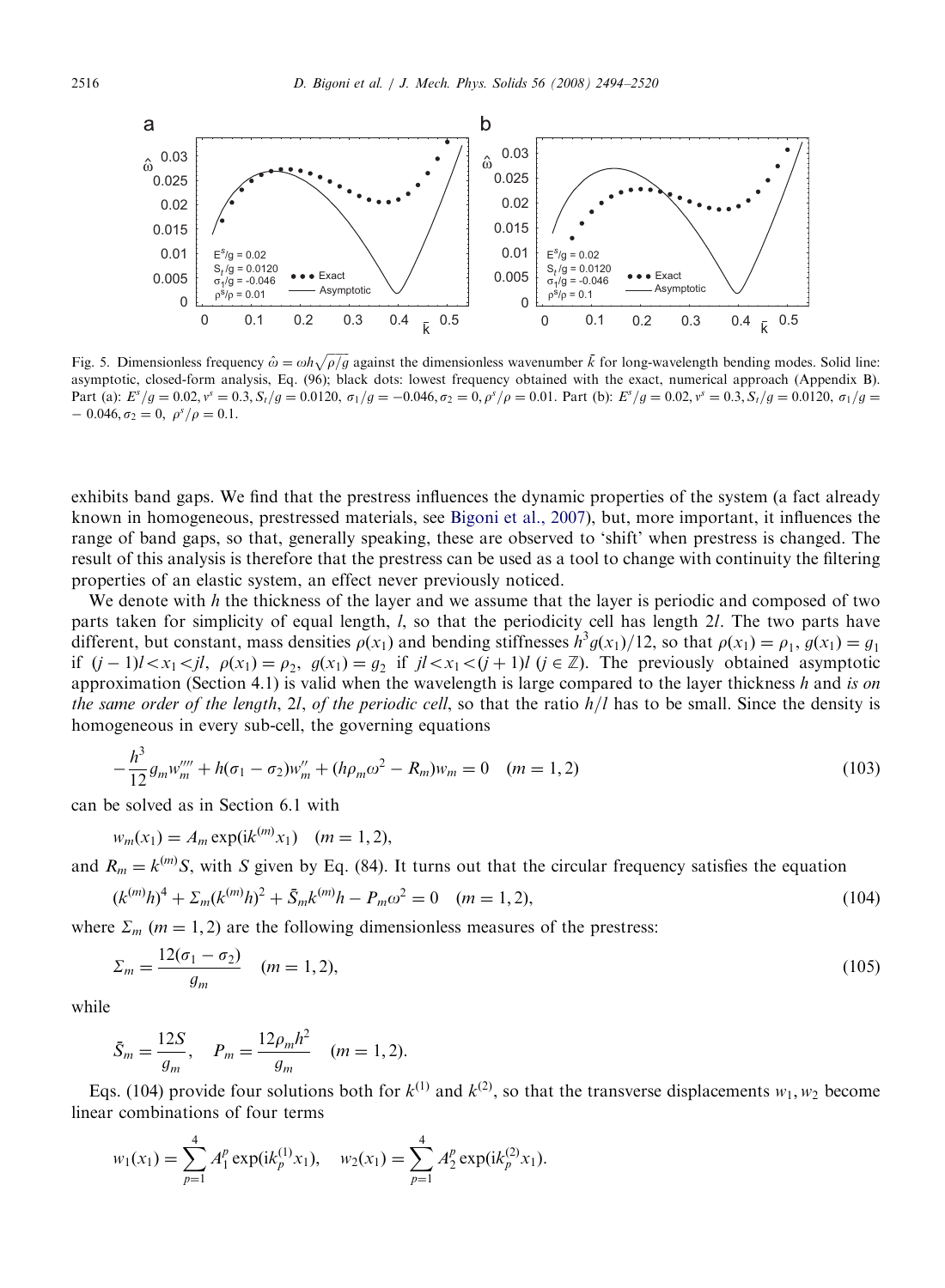The eight constants of the problem can be obtained by imposing continuity of displacement, rotation, bending moment and shear force at the interface between the two parts of the beam at  $x_1 = 0$  (block  $j = 0$ ):

$$
w_1(0) = w_2(0), \quad w'_1(0) = w'_2(0), \quad g_1 w''_1(0) = g_2 w''_2(0), \quad g_1 w''_1(0) = g_2 w''_2(0).
$$
\n
$$
(106)
$$

The remaining four conditions follow from the quasi-periodicity condition:

$$
w_2(l^-) = w_1(-l^+) \exp(2iKl), \quad w_2'(l^-) = w_1'(-l^+) \exp(2iKl), g_2 w_2''(l^-) = g_1 w_1''(-l^+) \exp(2iKl), \quad g_2 w_2''(l^-) = g_1 w_1'''(-l^+) \exp(2iKl),
$$
 (107)

where K is the Bloch parameter ranging between  $-\pi/(2l)$  and  $\pi/(2l)$ . Eqs. (106)–(107) provide a homogeneous system for the eight unknown constants  $A_1^p$ ,  $A_2^p$  ( $p = 1, ..., 4$ ). The vanishing of the determinant of the associated matrix yields the dispersion equation.

The dynamic properties of the system are illustrated in Fig. 6a–c, where the first branches of the dispersion The dynamic properties of the system are mustated in Fig. 6a–c, where the first branches of the dispersion equation are reported in Kl vs.  $\sqrt{P_1}\omega$  diagrams. Focus is placed on the role of prestress  $\sigma_1 - \sigma_2$ , in part we have chosen  $g_1 = g_2 = g$ , so that  $\Sigma_1 = \Sigma_2 = \Sigma$  and  $\overline{S}_1 = \overline{S}_2 = \overline{S}$  (equal to 0.0001 in the simulations), and only the mass density is assumed to be a piecewise constant function of the longitudinal axis coordinate  $(\rho_2/\rho_1 = 0.1)$ , therefore  $P_2/P_1 = 0.1$ . The remaining parameter, namely the ratio  $h/l$ , is taken to be 0.05.

In view of possible applications to 'flexible electronics' (see the Introduction), tensile prestresses in the layer are analysed (Fig. 6a, b), while prestress is taken to be zero in Fig. 6c. A compression state can be imposed to the system, but the slenderness of the layer and the high contrast between stiffnesses of the two materials leads to buckling instability, that in our case can be estimated through Eqs. (99)<sub>1</sub> and (105) as g is constant along the layer, providing  $\Sigma_{\text{buckl}} = -0.004$ .

In each plot there are ranges of frequencies, the so-called 'band gaps', that correspond to non-propagating, decaying modes. These are highlighted with vertical black segments on the plots. Due to the linear dependence of the half space responses  $R_m$  on the wavenumber, the first branch always initiates at the origin of the diagram.

In Fig. 6d the band gap/pass band distribution is reported for different values of prestress for In Fig. od the band gap/pass band distribution is reported for different values of prestress for  $0 < \sqrt{P_1} \omega < 0.3$ . We note that, in general, an increase in the magnitude of the tensile stress leads to a shift of band gaps/pass bands towards higher frequencies and that this shift depends less than linearly on the prestress.



Fig. 6. Dispersion curves and band gap/pass band distribution for a thin, stiff layer on a soft elastic half space (becoming formally identical to a beam on an elastic foundation, Eq. (103), in the long-wave asymptotic representation) with piecewise constant mass density,  $g_1 = g_2 = g (P_2/P_1 = 0.1, \bar{S} = 0.0001, h/l = 0.05)$ . BG denotes a band gap. Parts (a), (b), (c): dispersion diagrams for three different values of axial prestress  $\Sigma$  (respectively, equal to 0.1, 0.05, 0). Part (d): band gap ranges vs. axial prestress  $\Sigma$ , evidencing the strong effect of prestress.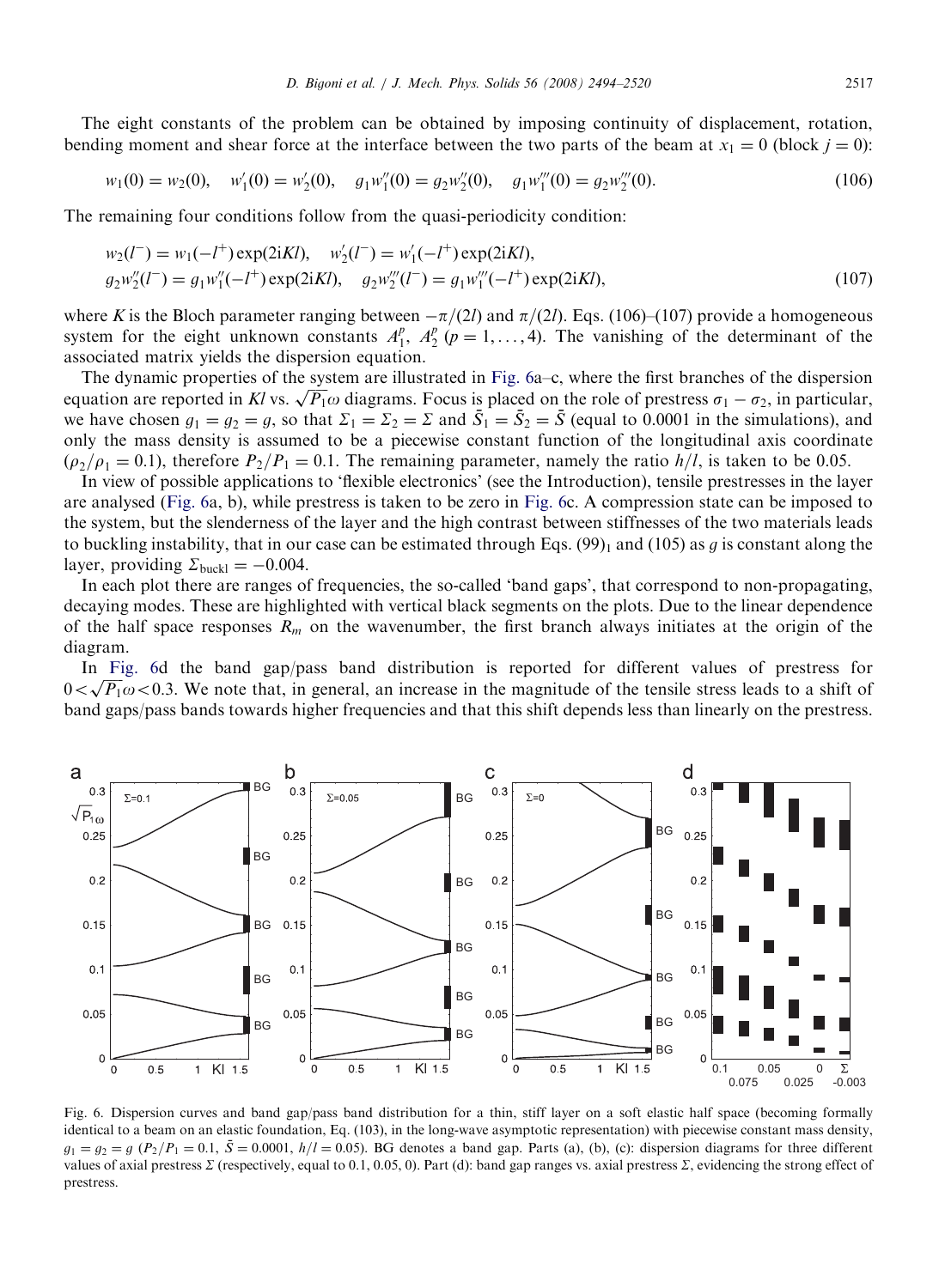# 8. Conclusions

Long-wave asymptotics have been derived for time-harmonic, small-amplitude vibrations of an orthotropic, compressible and prestressed layer on an elastic half space (both under anti-plane shearing and plane-strain conditions). The half space has been assumed massless, isotropic elastic, and prestress free, assumptions that fit the mechanical properties of systems used in flexible electronics. When the layer is uniform, the solution is expressible in planar waves and 'spontaneously' leads to a new asymptotic, closed-form approximation in which the system is represented by a beam vibrating on a spring-like (or Winkler) foundation. For a inhomogeneous layer, the half space introduces a full nonlocality, which manifests itself in a hypersingular integral equation. It is shown that if the nonlocality is limited to a certain finite-size interaction zone, then the beam on spring-like foundation model is again recovered, with a new expression for the elastic spring constant. The performance of the different approximations is proven to be excellent by comparing to the homogeneous-layer solution, which is new and also reported.

The asymptotic analysis of the layer/half space system has permitted us investigation on the effects of the prestress on the dynamic properties of a periodic layer with piecewise constant properties. We have found a new effect, namely, that the prestress can be used as a parameter to change the forbidden frequencies of the mechanical system, a finding opening the way to new applications.

## Acknowledgements

This research has been supported by a Marie Curie Transfer of Knowledge Grant of the European Community Sixth Framework Programme under contract number (MTKD-CT-2004-509809). Financial support of MIUR-PRIN 2005 (prot. 2005085973) and of the University of Trento are also acknowledged (D.B. and M.G.).

## Appendix A. Exact solution for Love waves in a homogeneous prestressed anisotropic layer on a half space

The exact analysis of Love waves propagating parallel to the interface between a layer and a half space is based on the equations of motion (19) and (20), and boundary conditions (21)–(22). The solution in terms of displacement in the two domains is

$$
u = (B_1 e^{kq x_2} + B_2 e^{-kq x_2}) e^{ikx_1}, \quad u^s = B^s e^{kq^s x_2 + ikx_1}, \tag{A.1}
$$

where

$$
q = \sqrt{\frac{\mu_1}{\mu_2} - \frac{\rho \omega^2}{k^2 \mu_2}}, \quad q^s = \sqrt{1 - \frac{\rho^s \omega^2}{k^2 \mu^s}},
$$

and  $B_1, B_2, B^s$  are three coefficients to be determined imposing boundary conditions. To impose the decay of the solution in the half space, we require that  $Re(q^s) > 0$ .

Nontrivial solution of Eqs. (21) and (22) implies the vanishing of the determinant of the coefficient matrix, leading to the characteristic equation of the problem

$$
\sqrt{\mu^s \left(\mu^s - \frac{\rho^s \omega^2}{k^2}\right)} + \sqrt{\mu_2 \left(\mu_1 - \frac{\rho \omega^2}{k^2}\right)} \tanh\left[k\epsilon h \sqrt{\frac{\mu_1}{\mu_2} - \frac{\rho \omega^2}{\mu_2 k^2}}\right] = 0,
$$
\n(A.2)

where  $\epsilon h$  is the layer thickness. Eq. (A.2) can be numerically solved for fixed values of non-dimensional wavenumber k $\epsilon h$  to yield the circular frequency  $\omega$ . Finally, Eqs. (21) and (22) allow us to express  $B_2$  and  $B^s$  in terms of  $B_1$ , so that the displacements in Eq. (A.1) take the form

$$
u = B_1[e^{kqx_2} + e^{2k\epsilon hq}e^{-kqx_2}]e^{ikx_1}, \quad u^s = B_1[1 + e^{2k\epsilon hq}]e^{kq^sx_2 + ikx_1}.
$$
 (A.3)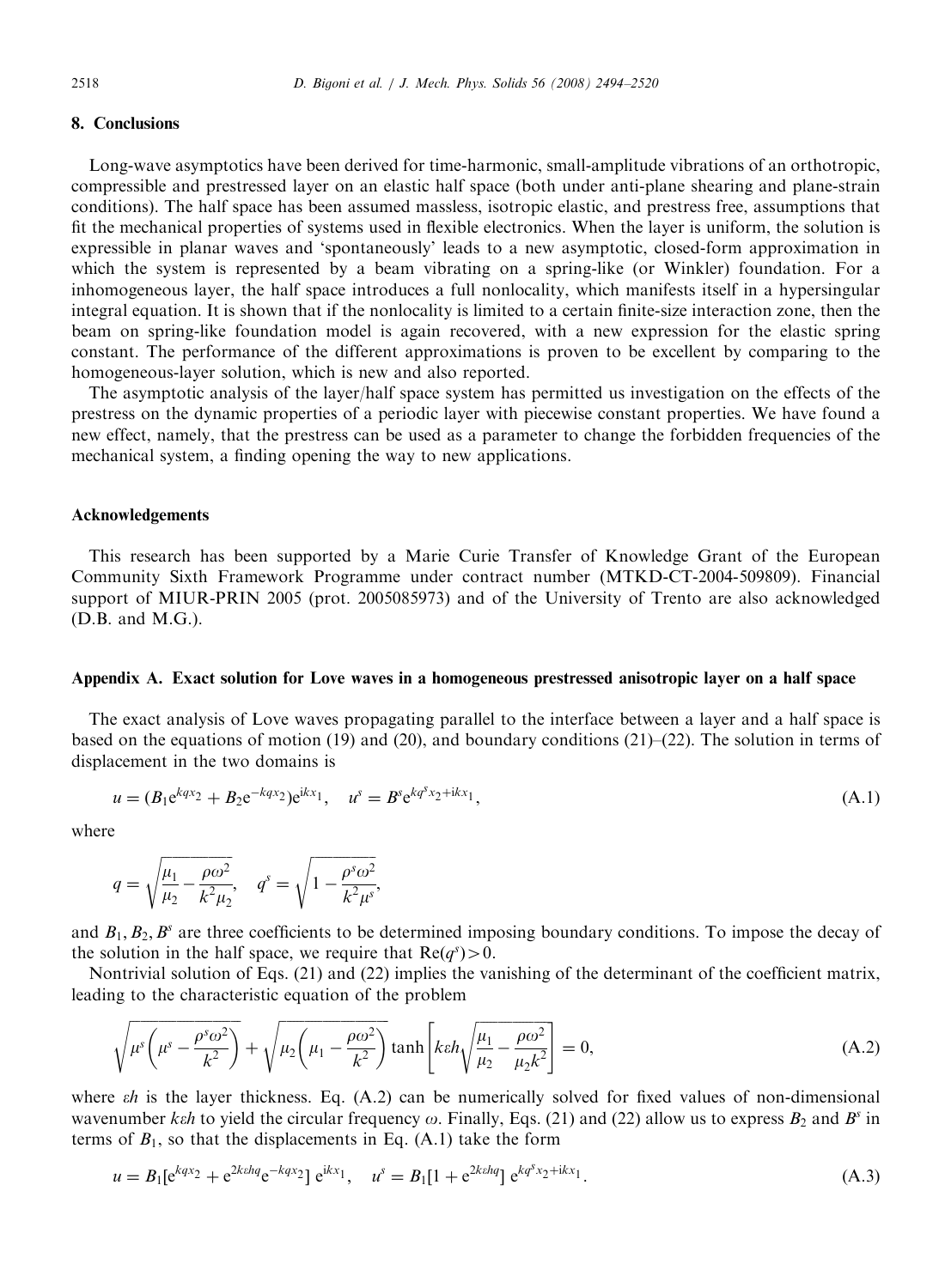# <span id="page-25-0"></span>Appendix B. Exact solution for plane-strain time-harmonic vibrations of a homogeneous prestressed anisotropic layer on a half space

In-plane harmonic solutions to the equations of motion

$$
\dot{t}_{11,1} + \dot{t}_{21,2} = \rho v_{1,tt}, \quad \dot{t}_{12,1} + \dot{t}_{22,2} = \rho v_{2,tt}, \tag{B.1}
$$

$$
\dot{t}_{11,1}^s + \dot{t}_{21,2}^s = \rho^s v_{1,t}^s, \quad \dot{t}_{12,1}^s + \dot{t}_{22,2}^s = \rho^s v_{2,t}^s
$$
\n(B.2)

are sought, satisfying the boundary conditions

$$
\dot{t}_{22} = \dot{t}_{21} = 0 \quad \text{as } x_2 = \varepsilon h,
$$
\n(B.3)

$$
\dot{t}_{22} = \dot{t}_{22}^s, \quad \dot{t}_{21} = \dot{t}_{21}^s, \quad v_1 = v_1^s, \quad v_2 = v_2^s \quad \text{as } x_2 = 0. \tag{B.4}
$$

The displacement field in the two media, solving Eqs.  $(B.1)$ – $(B.4)$ , is

$$
v_j = (A_1^j e^{ks_1 x_2} + A_2^j e^{ks_2 x_2} + A_3^j e^{-ks_1 x_2} + A_4^j e^{-ks_2 x_2}) e^{i(kx_1 - \omega t)} \quad (j = 1, 2)
$$
 (B.5)

for the layer, and

$$
v_j^s = (C_1^j e^{kr_1x_2} + C_2^j e^{kr_2x_2}) e^{i(kx_1 - \omega t)} \quad (j = 1, 2)
$$
\n(B.6)

for the half space. In Eq. (B.5) coefficients  $\pm s_1$ ,  $\pm s_2$  satisfy the characteristic equation

 $b\beta s^4 - [ab + \alpha\beta - (c + \gamma)^2]s^2 + a\alpha = 0,$ 

whereas in Eq. (B.6)  $r_1$ ,  $r_2$  are the solutions of Eq. (78) with positive real parts. The problem involves twelve constants that will be reduced to six, determined by the boundary conditions. In fact, the insertion of Eqs. (B.5) and (B.6), respectively, in Eqs.  $(B.1)_1$  and  $(B.2)_1$  yields

$$
A_m^2 = i \frac{s_m^2 \beta - a + \rho \omega^2 / k^2}{s_m (c + \gamma)} A_m^1 \quad (m = 1, ..., 4; s_3 = -s_1, s_4 = -s_2),
$$
  

$$
C_m^2 = i \frac{r_m^2 \beta^s - a^s + \rho^s \omega^2 / k^2}{r_m (c^s + \gamma^s)} C_m^1 \quad (m = 1, 2).
$$

The six unknowns can be collected in the vector  $[a]^T = [A_1^1 A_2^1 A_3^1 A_4^1 C_1^1 C_2^1]$ , so that the system of boundary conditions (B.3)–(B.4) may be formally expressed in the form

 $[M][a] = [0],$ 

where [M] is a 6  $\times$  6 matrix which depends on the properties of the two media, on k and on the eigenvalue  $\omega$ . Once having fixed  $k$ , the dispersion equation simply becomes

$$
\det[M(\omega)] = 0,\tag{B.7}
$$

which can be numerically solved to obtain the circular frequency  $\omega$ .

The results described in Section 6.1 have been presented for a prestressed, incrementally isotropic layer obeying Eq. (5), with coefficients  $e_i$   $(j = 1, ..., 9)$  and moduli  $a, b, c, \alpha, \beta, \gamma$  given by Eqs. (8) and (17), respectively. The half space has been taken with a small mass density  $\rho^s$ , unstressed and isotropic, so that the half space incremental moduli are

$$
a^s = b^s = \lambda^s + 2\mu^s, \quad c^s = \lambda^s, \quad \alpha^s = \beta^s = \gamma^s = \mu^s.
$$

## References

- Bigoni, D., Capuani, D., 2002. Green's function for incremental nonlinear elasticity: shear bands and boundary integral formulation. J. Mech. Phys. Solids 50, 471–500.
- Bigoni, D., Capuani, D., 2005. Time-harmonic Green's function and boundary integral formulation for incremental nonlinear elasticity: dynamics of wave patterns and shear bands. J. Mech. Phys. Solids 53, 1163–1187.